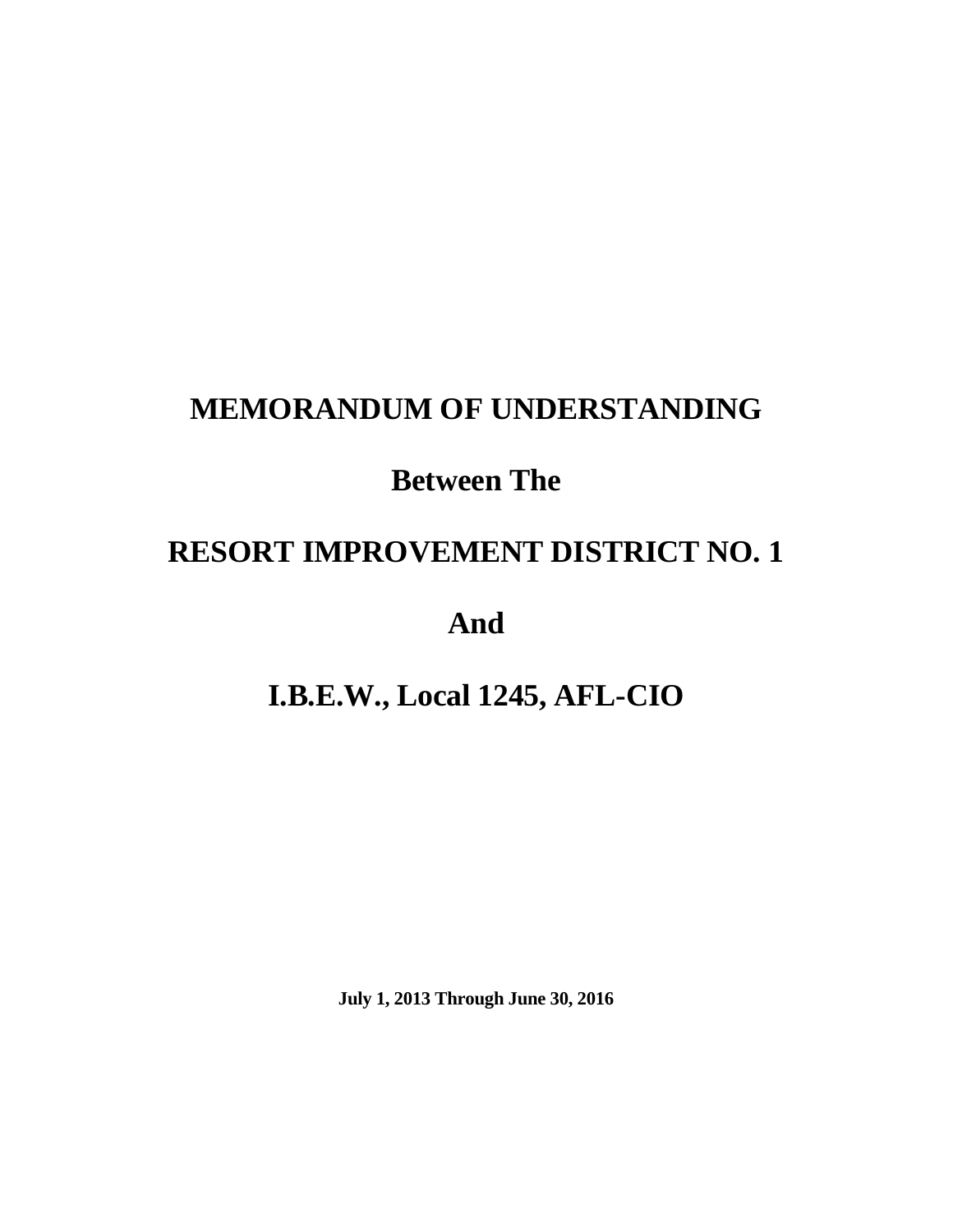#### **TABLE OF CONTENTS**

**Page** 

| <b>ARTICLE 1.</b>  |                                      |  |
|--------------------|--------------------------------------|--|
| <b>ARTICLE 2.</b>  |                                      |  |
| <b>ARTICLE 3.</b>  |                                      |  |
| <b>ARTICLE 4.</b>  |                                      |  |
| <b>ARTICLE 5.</b>  |                                      |  |
| <b>ARTICLE 6.</b>  |                                      |  |
| <b>ARTICLE 7.</b>  |                                      |  |
| <b>ARTICLE 8.</b>  |                                      |  |
| <b>ARTICLE 9.</b>  |                                      |  |
| <b>ARTICLE 10.</b> |                                      |  |
| <b>ARTICLE 11.</b> |                                      |  |
| <b>ARTICLE 12.</b> |                                      |  |
| <b>ARTICLE 13.</b> |                                      |  |
| <b>ARTICLE 14.</b> |                                      |  |
| <b>ARTICLE 15.</b> |                                      |  |
| <b>ARTICLE 16.</b> |                                      |  |
| <b>ARTICLE 17.</b> | FULL UNDERSTANDING, MODIFICATION AND |  |
| <b>ARTICLE 18.</b> |                                      |  |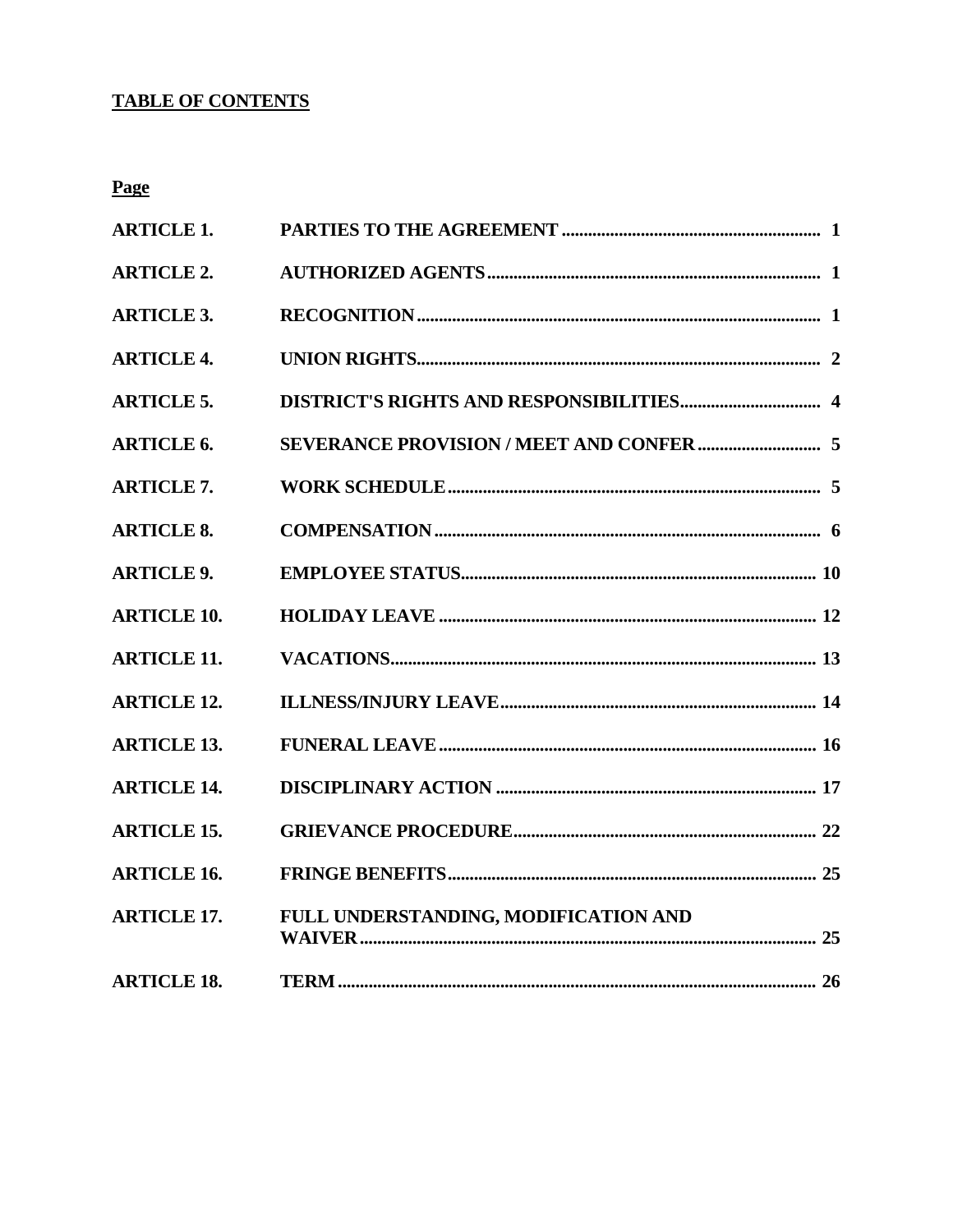#### **Table of Contents, Continued**

| <b>EXHIBIT "A"</b>   |  |
|----------------------|--|
| <b>EXHIBIT "B-1"</b> |  |
| <b>EXHIBIT "C"</b>   |  |
| <b>EXHIBIT "D"</b>   |  |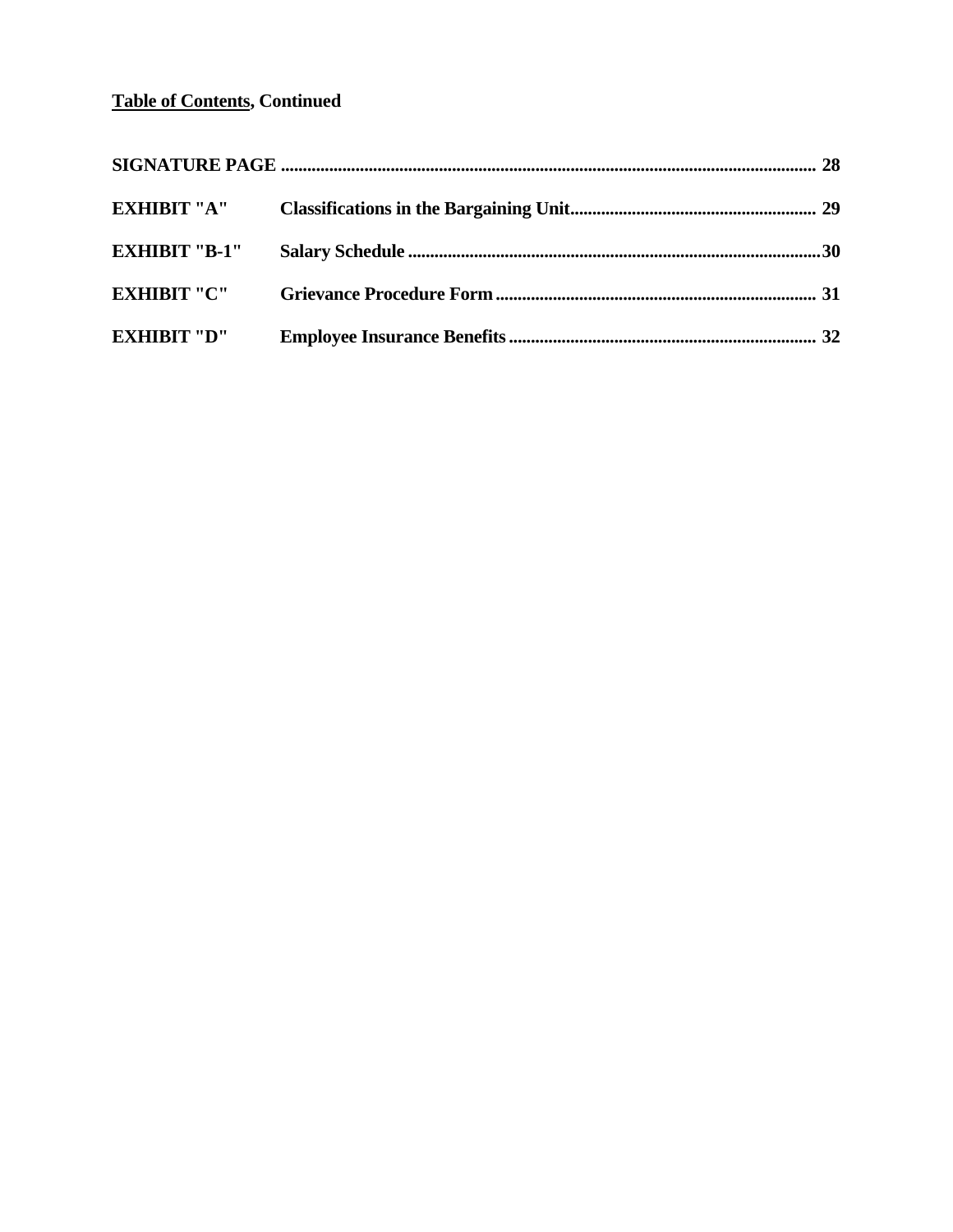# **ARTICLE 1. PARTIES TO THE AGREEMENT**

 This Memorandum of Understanding (MOU) has been executed by an authorized representative of the Resort Improvement District No. 1 and Shelter Cove Sewer and Other Facilities Maintenance District No. 1 of Humboldt County (hereafter referred to as "DISTRICT"), and by representatives of Local 1245 of the I.B.E.W., AFL-CIO (hereafter referred to as "UNION").

# **ARTICLE 2. AUTHORIZED AGENTS**

 For the purposes of administering the terms and provisions of this Memorandum of Understanding, the following authorized agents have been designated:

 2.1. The District's authorized agent shall be the General Manager or his/her authorized representative. All notices required by this MOU shall be sent to the District at the following address:

> Resort Improvement District #1 9126 Shelter Cove Rd. Whitethorn, CA 95589

 2.2. The Union's principal authorized agent shall be the Business Manager, or his/her duly authorized representative of the Union. All notices required by this MOU shall be sent to the Union at the following address:

> Local Union 1245, I.B.E.W., AFL-CIO 30 Orange Tree Circle Vacaville, CA 95687

# **ARTICLE 3. RECOGNITION**

- 3.1. The Union is hereby acknowledged as the exclusive formal recognized employee organization representative of full-time employees in the classifications listed in Exhibit "A" for the purpose of meeting and conferring in good faith under the auspices of Section 3500 et seq. of Government Code of the State of California and the District's Resolution 93-05 governing employer-employee relations and any amendments thereto.
- 3.2. The Union may select one Steward and one Alternate Steward (which may be changed at the Union's discretion) and shall provide written notification to the District of the Steward's identity.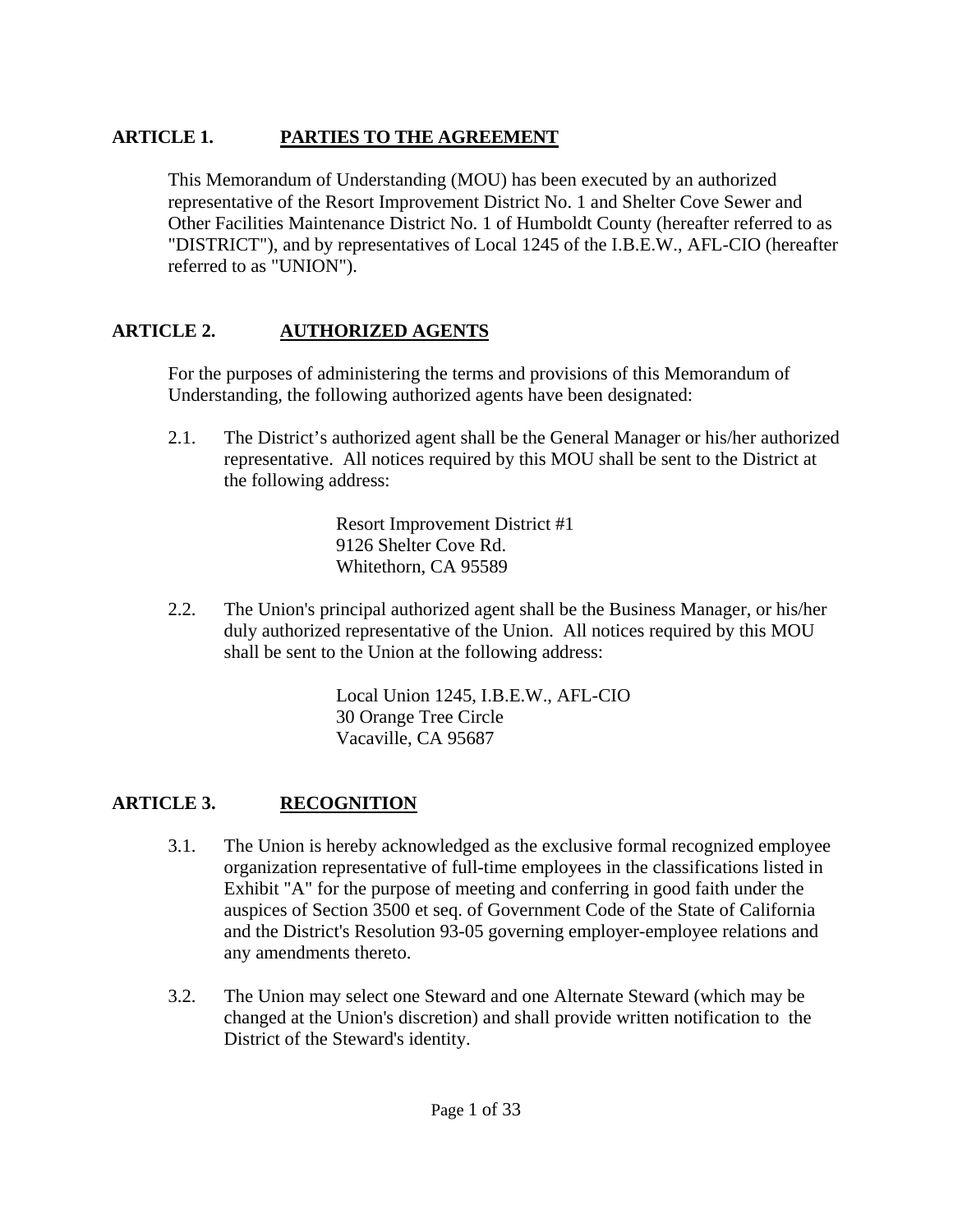# **ARTICLE 4. UNION RIGHTS**

### 4.1 Dues

 Any employee who is a member of the Union, or who has applied for membership, may sign and deliver to the District an assignment authorizing deduction of unified membership dues, initiation fees and general assessments in the Union. Pursuant to such authorization, the District shall deduct such dues from the regular salary check of the employee each month.

# 4.2. Agency Fee

 Any employee within thirty (30) days from the date of commencement of his/her employment duties, shall as a condition of continued employment, become a member of the Union or pay to the Union a fee in an amount equal to membership dues, initiation fees and general assessments, payable to the Union; however, the employee may authorize payroll deduction for such fee in the same manner as provided in paragraph 4.1 of this Article. In the event that an employee shall not pay such fee directly to the Union or authorize payment through payroll deductions, as provided in paragraph 4.1, the Union shall so inform the District, and the District shall immediately begin automatic payroll deductions in the same manner as set forth in Paragraph 4.1 of this Article. There shall be no charge to the Union for such mandatory agency fee deduction.

# 4.3. Religious Beliefs

- 4.3.1. Any unit member who is a member of a religious body whose traditional tenets or teaching include objections to joining or financially supporting employee organizations shall not be required to join or financially support the Union as a condition of employment; except that such employee shall pay, in lieu of a service fee, sums equal to such service fee to one of the following non-religious, non-labor organizations, charitable funds exempt from taxation under Section  $501/c(3)$  of Title 26 of the Internal Revenue Code:
	- United Way
	- American Cancer Society
	- · American Heart Association
	- · A charity, as defined above, of the unit member's choice

Such payment shall be made on or before October 15 of each year.

 4.3.2. Proof of payment pursuant to paragraph 4.3.1 above shall be made on an annual basis to the District as a condition of continued exemption from the provisions of paragraph 4.1 and 4.2 of this Article. Such proof shall be in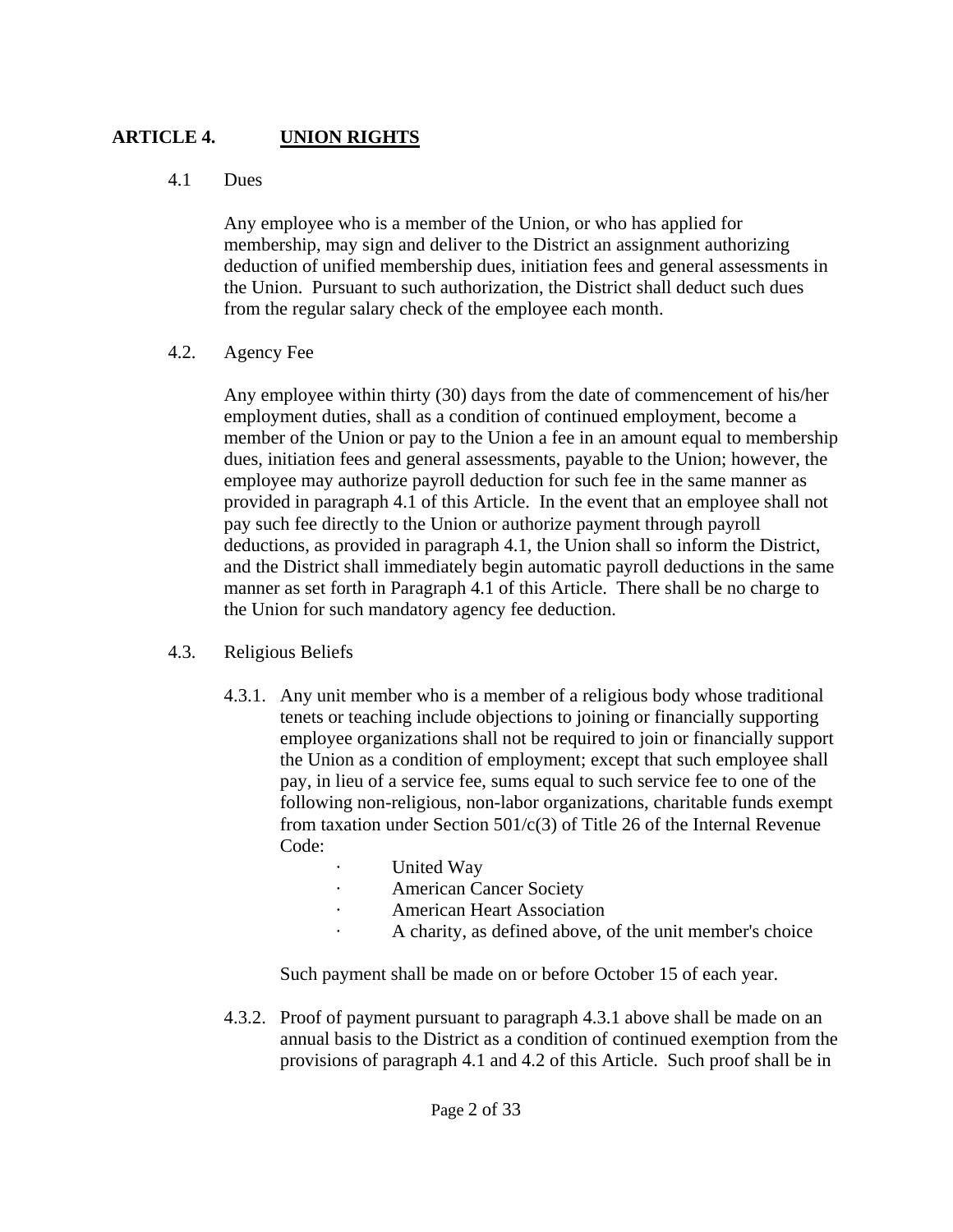the form of receipts and/or canceled checks indicating the amount paid, date of payment, and to whom payment in lieu of the service fee has been made. Such proof shall be presented on or before October 15, of each year. The Union shall have the right of inspection in order to review said proof of payment.

- 4.3.3. Any unit member making payments as set forth in paragraphs 4.3.1 and 4.3.2 above, and who requests that the grievance or arbitration provisions of this agreement be used in his or her behalf, shall be responsible for paying the reasonable cost of using said grievance or arbitration procedures.
- 4.4. District Responsibilities

 With respect to all sums deducted by the district pursuant to authorization of the unit member, whether for membership dues or equivalent fees, the District agrees promptly to remit such monies to the Union together with an alphabetical list of unit members for whom such deductions have been made, categorizing them as to membership or non-membership in the Union, and indicating any changes in personnel from the list previously furnished.

4.5. Union Responsibilities

 The Union agrees to furnish any information needed by the District to fulfill the provisions of this Article.

- 4.6. Indemnification and Hold Harmless
	- 4.6.1. The Union agrees to pay to the District all reasonable legal fees and legal costs incurred by the District in defending against any court action and/or administrative action challenging the legality or constitutionality of the agency fee provisions of this Agreement or their implementation. The Union agrees that payments under this provision shall be made on a semiannual basis.
	- 4.6.2. The Union agrees to indemnify and hold the District harmless from any award or judgment which may result from a court action or administrative action referenced in 4.6.1 above.
	- 4.6.3. The Union shall have the exclusive right to decide and determine whether any such action or proceeding referred to in paragraph 4.6.1 or 4.6.2 shall or shall not be comprised, resisted, defended, tried or appealed.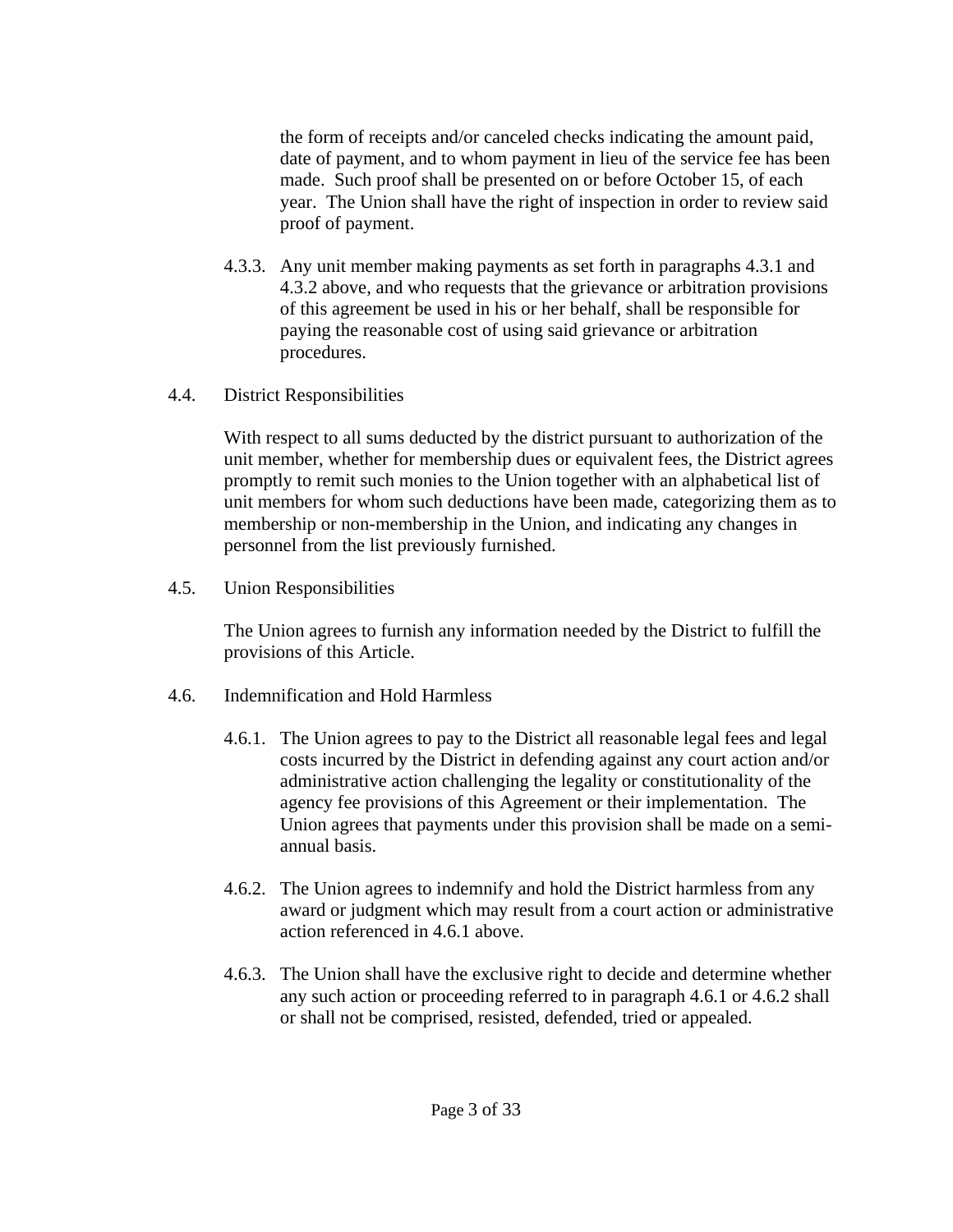# **ARTICLE 5. DISTRICT'S RIGHTS AND RESPONSIBILITIES**

- 5.1. District retains, solely and exclusively, all rights, powers and authority necessary to govern and control the activities of the District and the employer/employee relationship except to the extent these powers have been limited by the express terms of this MOU.
- 5.2. The exclusive rights, powers and authority of the District include, but are not limited, to the following:
	- 5.2.1. To manage and direct its business and personnel;
	- 5.2.2. To manage, control and determine the mission of its departments, building facilities and operations;
	- 5.2.3. To create, change, combine or abolish jobs, departments and facilities (in whole or in part) and to discontinue work for economic or operational reasons;
	- 5.2.4. To direct the work force, to increase or decrease the work force and determine the number of employees needed;
	- 5.2.5. To hire, transfer, and promote;
	- 5.2.6. To discipline for cause;
	- 5.2.7. To establish work standards, schedules of operation and reasonable work load;
	- 5.2.8. To specify work requirements and to require overtime;
	- 5.2.9. To adopt rules of conduct and establish penalties for violation thereof;
	- 5.2.10. To determine the type and scope of work to be performed, the services to be provided, and to determine the methods, processes, means and places of providing services, including contracting out certain services; and
	- 5.2.11. To take whatever action may be necessary to prepare for and operate in an emergency. Included in the exclusion of the MOU.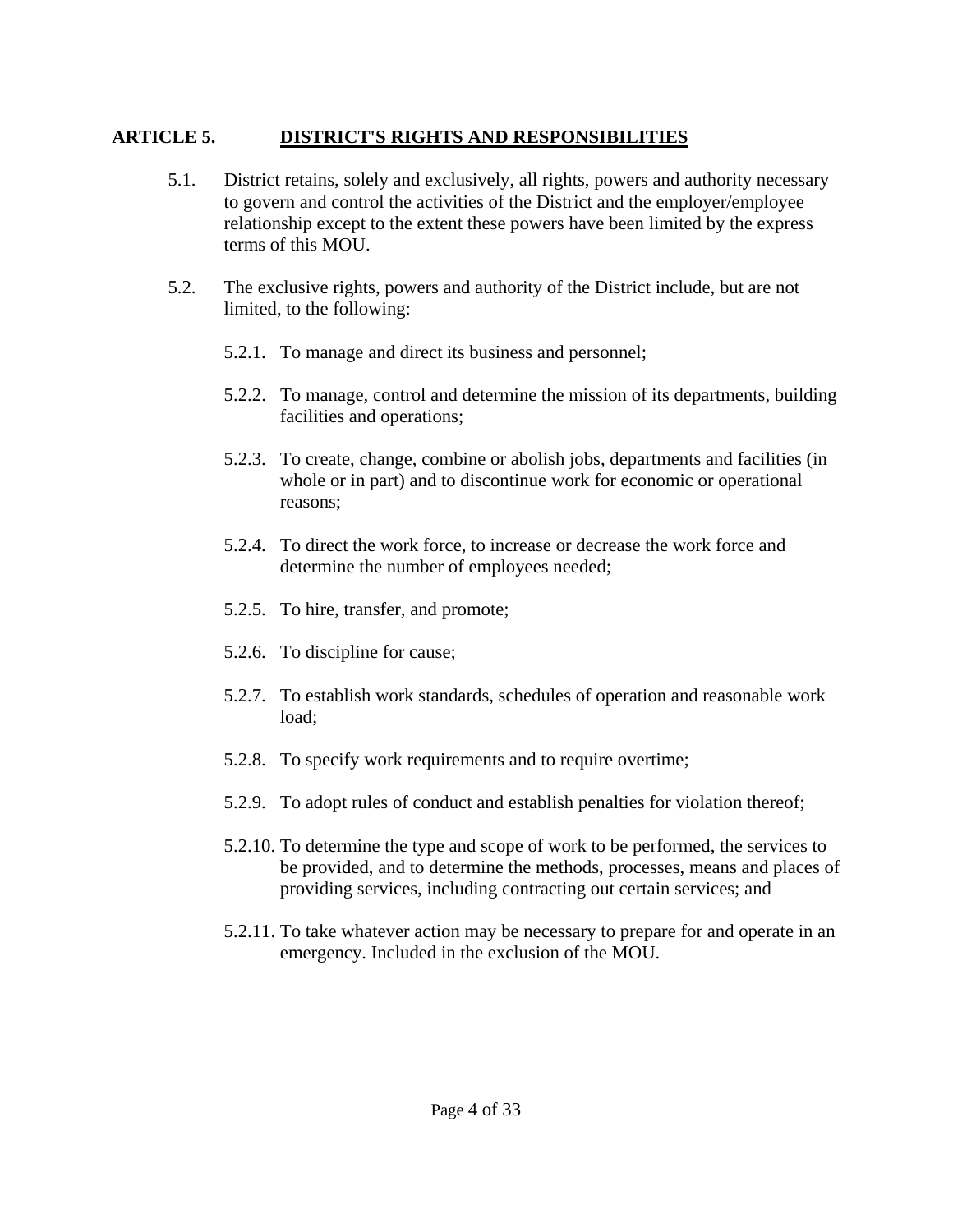5.3. Nothing in this Article shall be construed to limit, amend, decrease, revoke or otherwise modify the rights vested in the District by any law or regulation which authorizes or empowers the District to act, or to refrain from acting; provided, however, that all District powers are executed so as to be compatible with the intent of this MOU, and any current/valid side letters, grievance settlements or written MOU clarifications.

# **ARTICLE 6. SEVERANCE PROVISION/ MEET AND CONFER**

- 6.1 If any provision(s) of this MOU is held to be contrary to law by a court of competent jurisdiction, such provision(s) will no longer be operative except to the extent permitted by law or an agency of the State. If at any time during the term of this Agreement, any provision of the current MOU becomes in conflict with any Federal or State law, changed, suspended, declared inoperative by any reason, or impacted by provisions of the Internal Revenue Service, the parties shall meet and confer with the intent of negotiating a substitute provision and any other related provisions.
	- 6.1.1. The Parties shall, however, meet and confer on a mutually acceptable day and time to negotiate the terms of a lawful substitute provision which (to the extent practicable) will reflect the original intent of the parties.
	- 6.1.2. All other provisions of this MOU will continue in full force and effect.

# **ARTICLE 7. WORK SCHEDULE**

7.1. General

 Every employee shall perform such services as may be directed by the District even though the work may be of a different nature from that which the employee is normally assigned. In no case will the employee be required to perform duties that he/she is not safety qualified to perform.

7.2. Work Week

 The work week of full-time employees covered by this MOU shall be 40 hours within a calendar week which begins at 12:01 a.m. on Monday and ends at midnight on Sunday.

7.3. Regular Hours of Work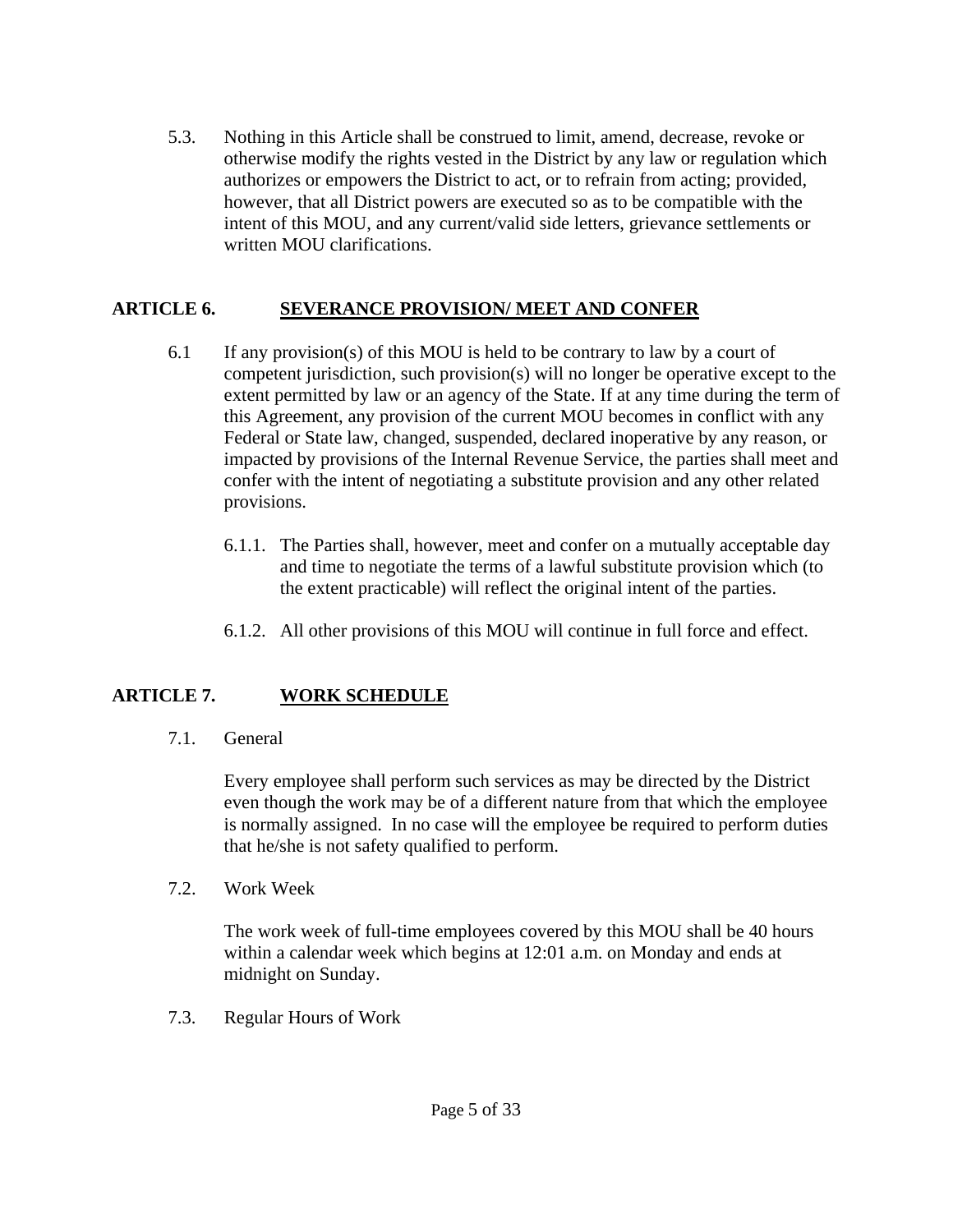The regular hours of work each day shall be eight consecutive hours except for interruptions for breaks and unpaid lunch period. By mutual agreement by the majority of the affected employees, subject to approval by the District, an alternative work schedule may be adopted.

#### 7.4. Shift Changes

 Employees will normally be given at least five work days advance notice of any shift change except where an emergency exists.

- 7.4.1. If a District initiated shift change results in a full-time employee working less than forty (40) hours in the week preceding, or succeeding, the shift change, the employee shall be compensated for a full forty (40) hour work week at straight-time for the affected week.
- 7.4.2. If five work days are not given, only the first day of the new shift will be paid at the overtime rate except in emergencies.
- 7.5. Overtime

 Overtime is defined as (a) time worked in excess of forty (40) hours in a workweek, (b) time worked in excess of eight hours on a workday, (c) time worked on a non-workday, (d) time worked on a holiday, (e) time worked outside of regular work hours on a workday. In general, overtime compensation at the rate of one and one-half times the straight rate of pay shall be paid to employees for overtime as defined in (a), (b), (c), (d), and (e). Overtime compensation of two times the straight rate of pay for all hours worked in excess of 48 hours in a work week shall be paid to employees.

 If an employee has worked for eight hours or more at the overtime rate during the previous 16 hour period preceding the beginning of the employees regular work hours on a workday, such employee shall be entitled to a rest period of eight consecutive hours on the completion of such overtime work.

# **ARTICLE 8. COMPENSATION**

8.1. Wages

 Each employee in the bargaining unit shall be paid in accordance with the provisions set forth in Exhibit "B-1". Merit increases will be controlled by the evaluation process.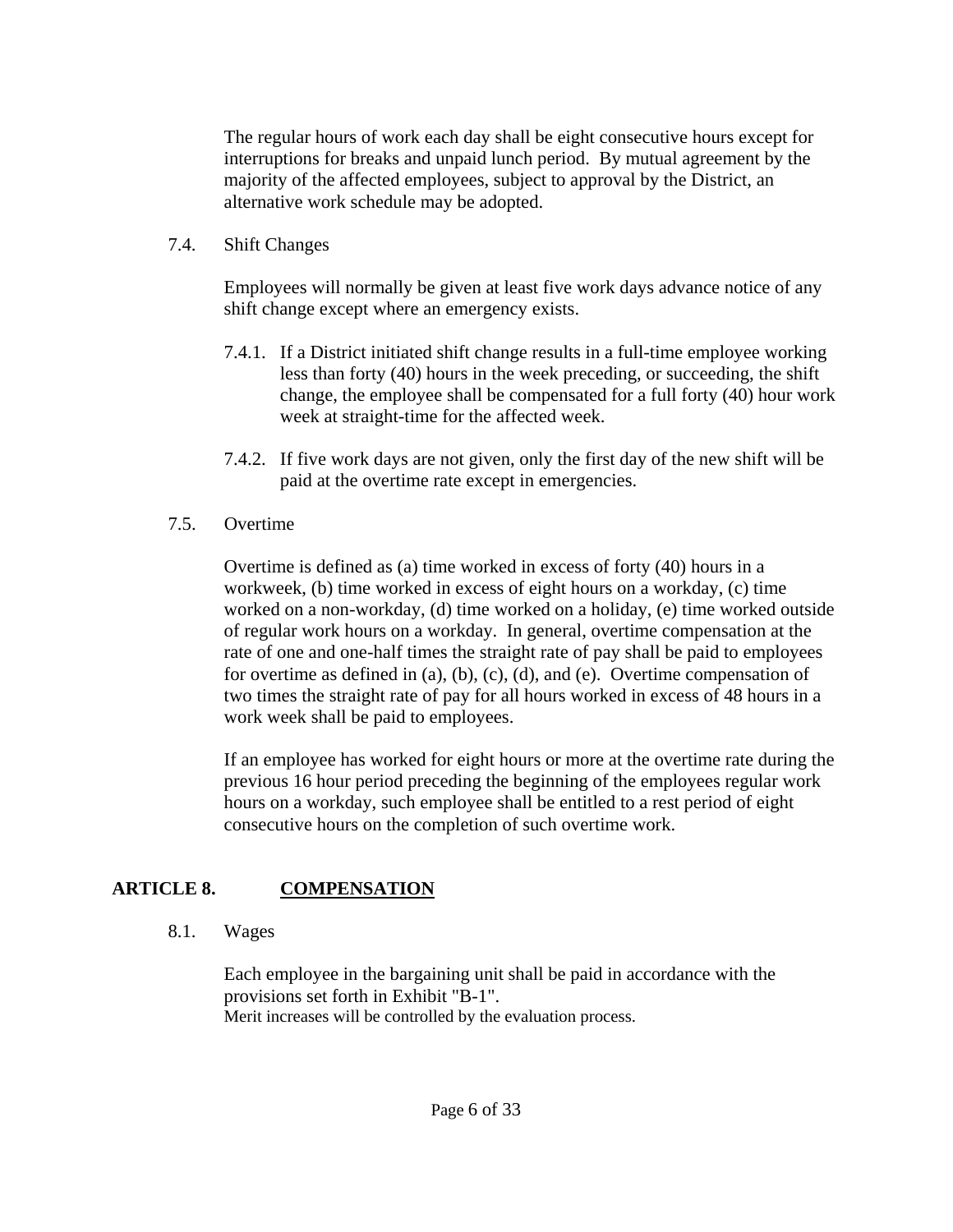The wage range table and all wages will be adjusted annually by the agreed COLA (Northern California Department of Labor Consumer Price Index on April 30th of each year).

8.2. Stipends

 An annual clothing allowance of \$275.00, will continue through the term of this M.O.U.

8.3. Promotions

When an employee is promoted to a higher classification, he/she shall receive the salary rate established for the new classification. Any employee promoted to a higher classification shall receive an increase in pay. The wage increase shall be determined by the General Manager. No promotion to a higher classification will be allowed unless there is a vacancy for that classification. Superintendents are appointed by the General Manager and not automatic promotions for meeting minimum qualifications.

- 8.4. Call Back
	- 8.4.1. Call Back is defined as being called back to work outside the employee's regularly scheduled work period.
		- 8.4.1.1. Each employee shall provide the District with a valid home phone number where they can be contacted when off duty.
		- 8.4.1.2. If the employee is contacted by the District and directed to report for duty, the employee shall respond to the location directed as soon as reasonably possible.
	- 8.4.2. If the employee is required by the District to respond to a Call Back service call, the employee shall be compensated for actual hours worked or three (3) hours, whichever is greater, at the appropriate FLSA rate of pay.
- 8.5. On Call
	- 8.5.1. An employee assigned to "On Call" duty shall be available for telephone contact through a District-provided paging service at all times.
		- 8.5.1.1. If the paging service is inoperative or unavailable, the employee shall provide the District with a phone number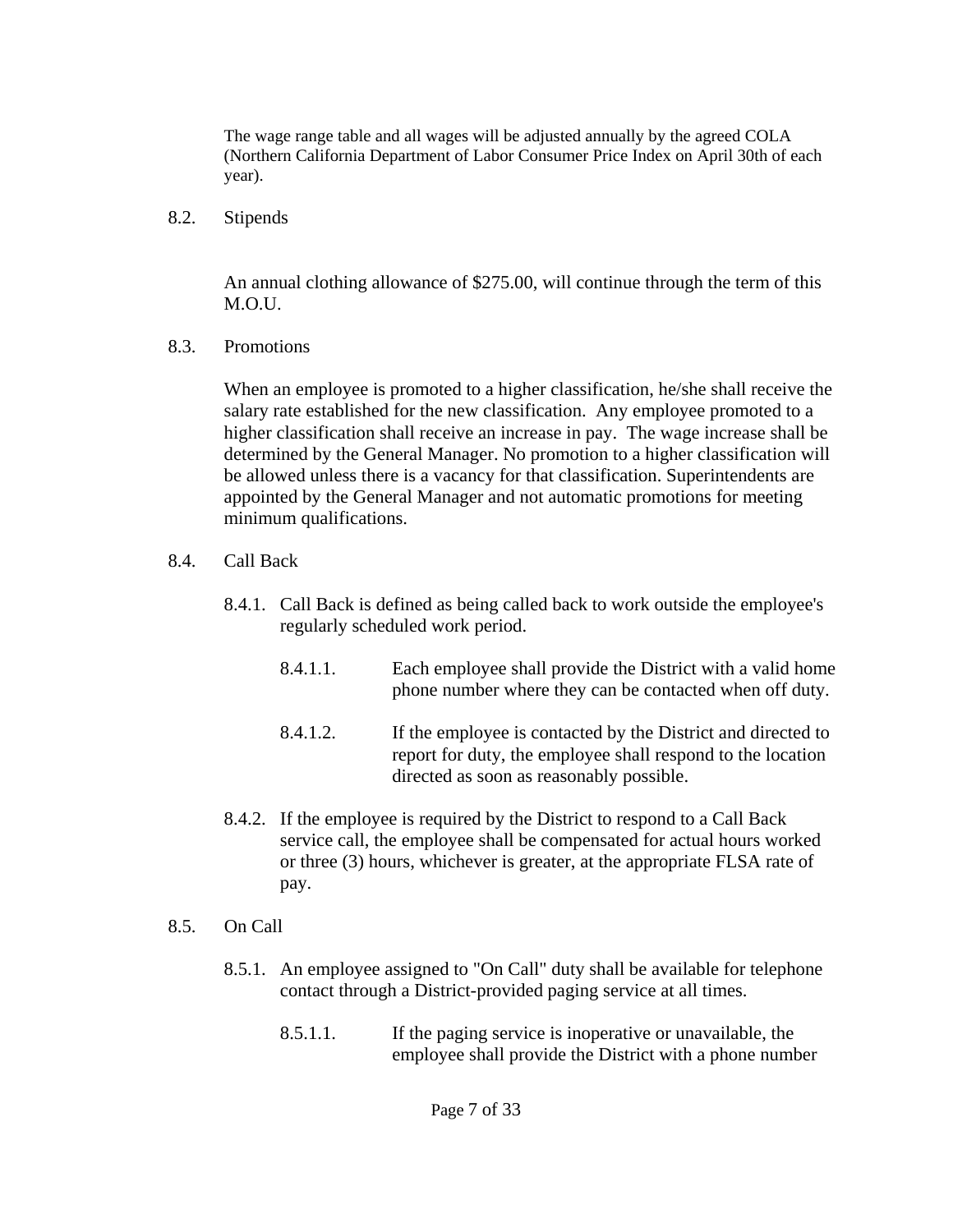where the employee can be contacted while on "On Call" status.

- 8.5.1.2. When contacted for service, the employee shall report to the location the service is required as soon as reasonably possible. In no case shall this be longer than two (2) hours from the time of original contact.
- 8.5.2. If the On Call employee lives within the District, he/she will be provided with a District vehicle. Employees who live outside Shelter Cove may use the specific District vehicle assigned by the General Manager for stand-by duty transportation. Use of the District vehicle will be restricted to official use only and the benefit can be revoked by the General Manager for violations of this policy.
- 8.5.3. If the On Call employee lives outside the District boundaries, and is required to respond to the District to render service, he/she will be reimbursed for the mileage traveled in his/her private vehicle in accordance with Article 8.9.
	- 8.5.3.1 Mileage shall be paid from the employee's home to the location of the required service and return to home.
	- 8.5.3.2. If the service call extends into their regular scheduled work day, they shall receive mileage reimbursement only for responding to the call and not for travel home.
- 8.5.4. On Call personnel shall receive \$35.00 stand-by pay for each 24 hour shift of on call duty for the duration of this M.O.U.
	- 8.5.4.1. In addition, if the On Call employee is required to respond to a call for service, he/she shall receive a minimum of two (2) hours compensation at the appropriate FLSA hourly rate of pay. If the service call extends beyond the first two (2) hours, the employee shall be paid for actual hours worked at the appropriate FLSA rate of pay.

# 8.6. Court Time

 Employees required to appear in court on behalf of the District during their off duty hours, shall be paid (or, with consent of the employee and the District, may receive compensatory time off) for the number of hours they were required to spend in court.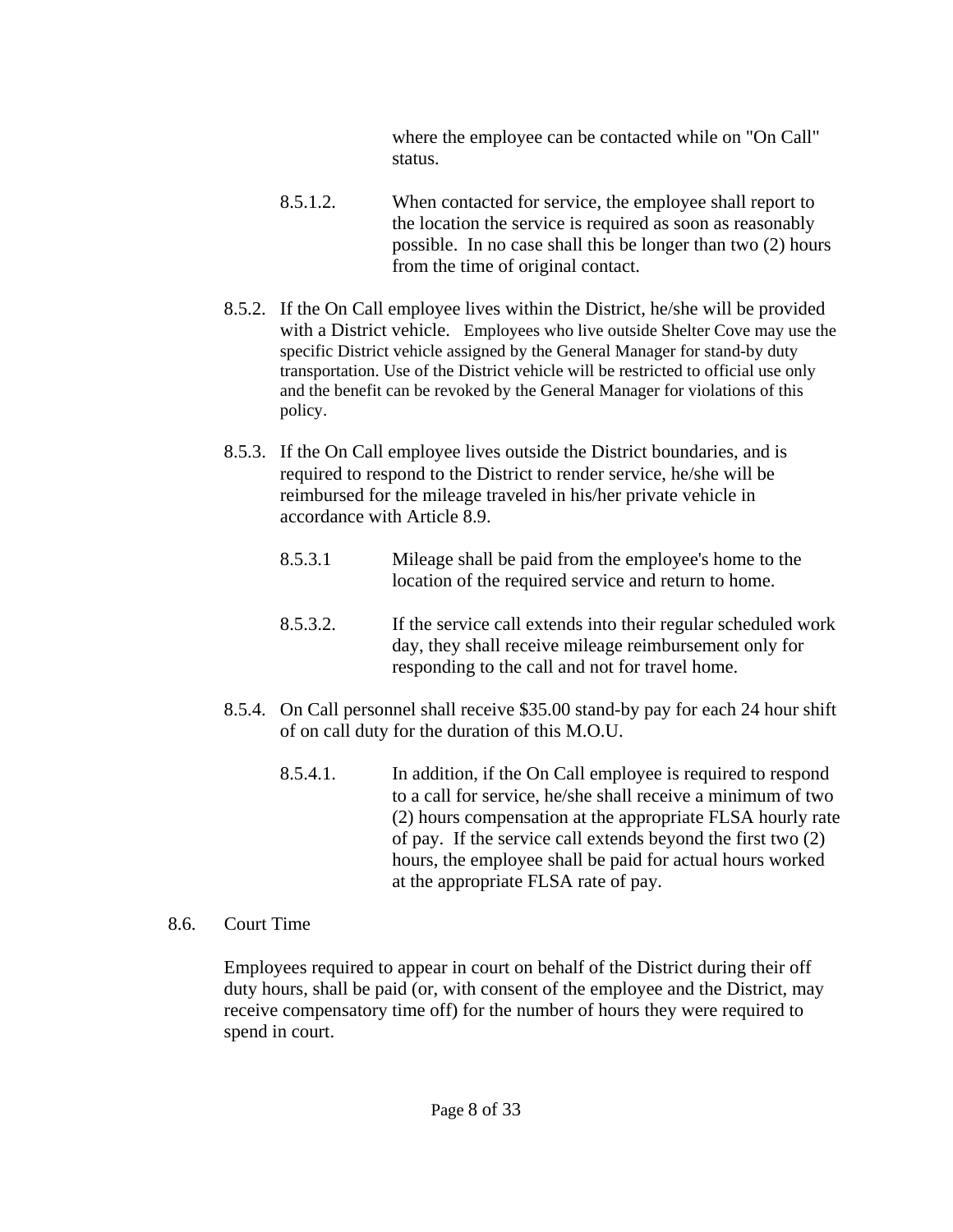# 8.7. Jury Duty

# 8.7.1. General

 Employees shall be entitled to leave without loss of pay for any time that the employee is actually required to perform jury duty.

8.7.2. Verification

 To receive pay for work time lost, the employee must provide the District with Juror Validation, as provided by the Court, certifying the employee's service as a juror or appearance in court for that purpose and the date or dates of attendance.

8.7.3. Notification/Return to Work

 If the jury duty occurs on the same day as the employee's scheduled duty assignment, the employee will file written notification of the required service with the District and shall report directly to the assigned jury duty location. If employee is released from jury duty during normal working hours, he/she shall report to the General Manager who shall determine whether or not he returns to work that day. If excused by the General Manager, he/she shall remain in paid status for jury duty.

8.8. Witness

 Employees who are subpoenaed to testify in any judicial or administrative proceeding as a witness in which the District has no interest and is not a party, shall be considered in an unpaid status, unless the employee requests to use his/her accrued vacation leave for the period of time he/she will be a witness.

- 8.9. Use of Private Vehicle
	- 8.9.1. When an employee is authorized by the Board of Directors to use his/her personal vehicle in the performance of District work, he/she shall be reimbursed for miles actually driven on District business at the rate specified in the Internal Revenue Service Guidelines in effect at the time of said usage.
	- 8.9.2. Use of personal vehicles shall not be authorized for the performance of District work if a suitable District vehicle is available.
	- 8.9.3. No employee shall operate a privately owned vehicle on District business, nor be eligible for reimbursement, unless the following conditions are met: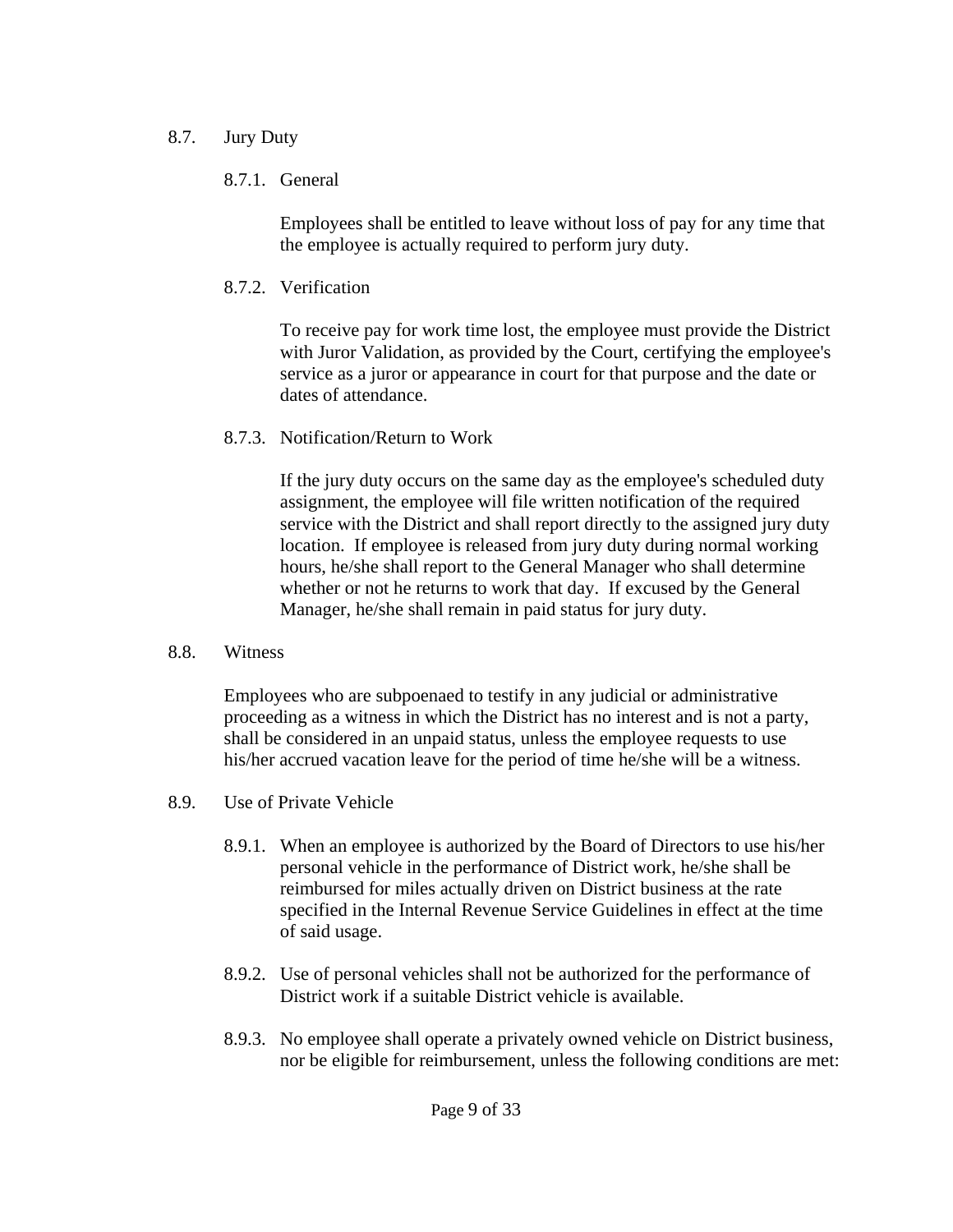- 8.9.3.1. Possession of a valid driver's license.
- 8.9.3.2. Vehicle is covered by the minimum amount of liability insurance prescribed by law.
- 8.9.3.3. Vehicle is appropriate for the job to be performed.
- 8.9.3.4. Vehicle is in safe mechanical condition, including safety belts in operating condition.
- 8.9.3.5. Operation in compliance with all state safety laws and regulations.

#### 8.10 Lodging/Meal Allowance

- 8.10.1. Authorized travel expenses will be compensated at the rates adopted by District Policy 1040, Per Diem Rates and Expenditures, at the time expenses are accrued. A copy of the existing rates is available in the District Office.
- 8.10.2. If an employee is required to work prior to regular work hours and was not permitted to prepare a lunch, the employee shall be reimbursed consistent with District Policy 1040.

# **ARTICLE 9. EMPLOYEE STATUS**

- 9.1 Probationary Period
	- 9.1.1. Initial

 An employee must serve a trial period of six (6) calendar months prior to achieving regular status.

9.1.2. Promotion

 There is a twelve (12) month probationary period upon promotion to a new classification. However, any employee may be promoted to a different classification while serving a probationary period.

9.2. Regular

An employee who has successfully completed the specified probationary period.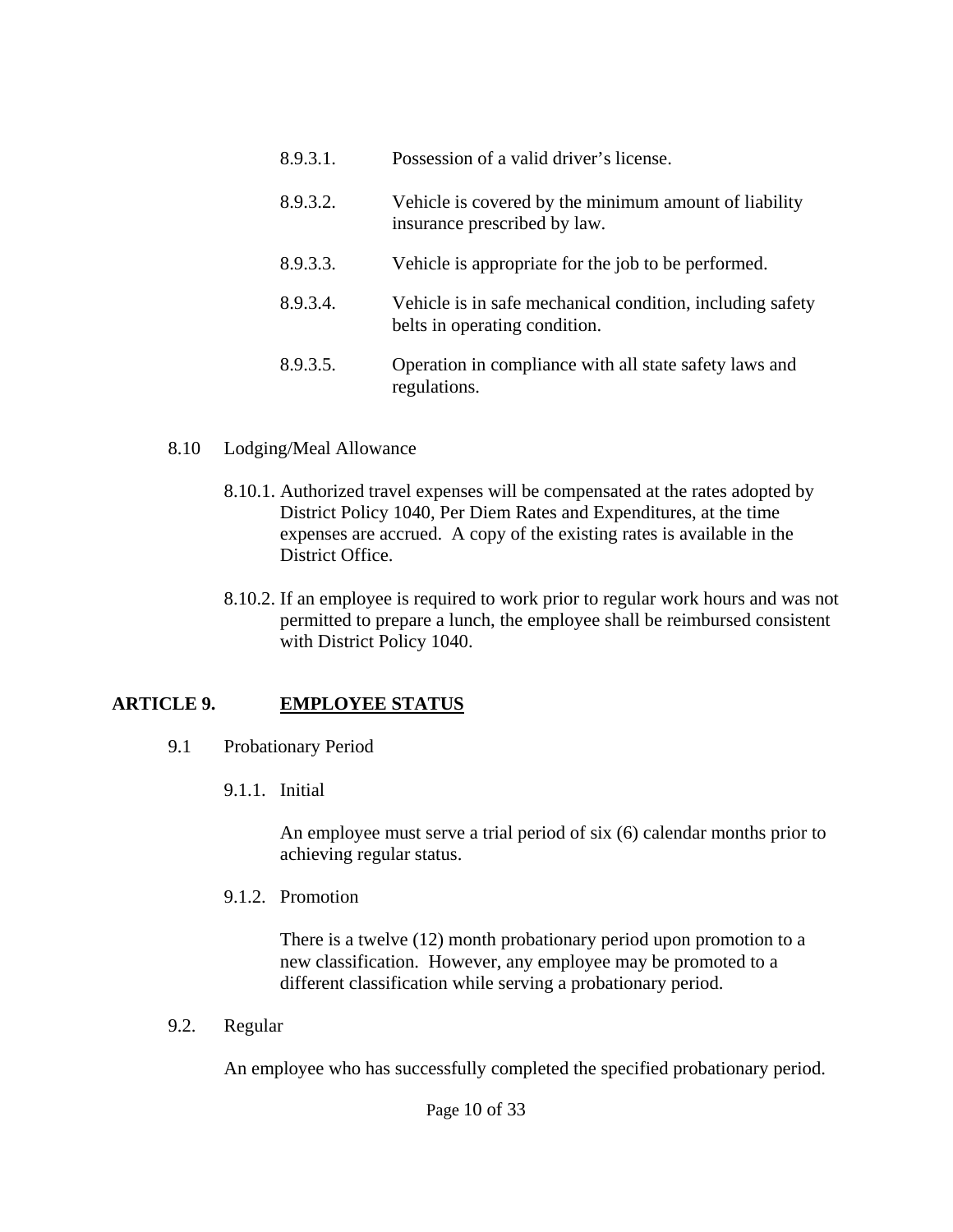### 9.3. Full-Time

An employee who is regularly assigned to work forty (40) hours in a week.

9.4. Seniority

 Seniority shall be based upon date of hire by the District in a regular or probationary capacity in a full-time position. Ties shall be broken by lot at the time of initial employment.

- 9.5 "Annual Employee Evaluations" Employees shall be evaluated annually. A satisfactory annual evaluation is required for all promotions and continued employment in the current classification. Unsatisfactory evaluations will require follow up evaluations every 30 days until a satisfactory evaluation is achieved up to a maximum of 90 days of unsatisfactory performance, which shall result in demotion or dismissal.
- 9.6 Satisfactory performance is defined as meeting the minimum standards and requirements of the position. Evaluations will be conducted annually by immediate supervisors and/or the General Manager prior to July 1. The General Manager will determine the final score of all annual evaluations. Evaluations will be documented by pass/fail indications on a copy of the employee's job description. Employees will qualify for a cost of living adjustment (COLA) on July 1, based on the State of California Department of Industrial Relations Consumer Price Index for Urban Wage Earners and Clerical Workers in San Francisco Oakland San Jose in April, up to a maximum of 3.0%.
- 9.7 Employees with pay rates below the maximum rate for their current classification (Exhibit B-1) shall be eligible for an additional 2.0% merit increase that may be awarded for outstanding performance defined as performance beyond the minimum requirements with specific examples documented in the evaluation process, or for professional advancement through an approved training program or certification established as a goal in a previous evaluation or similar employee improvement goals documented in the evaluation process. Total merit increases will not exceed 2.0% for any employee annually, but cannot result in a new pay rate that exceeds the maximum rate for the current classification. Employees with pay rates already at the maximum rate shall not be eligible for any merit increase.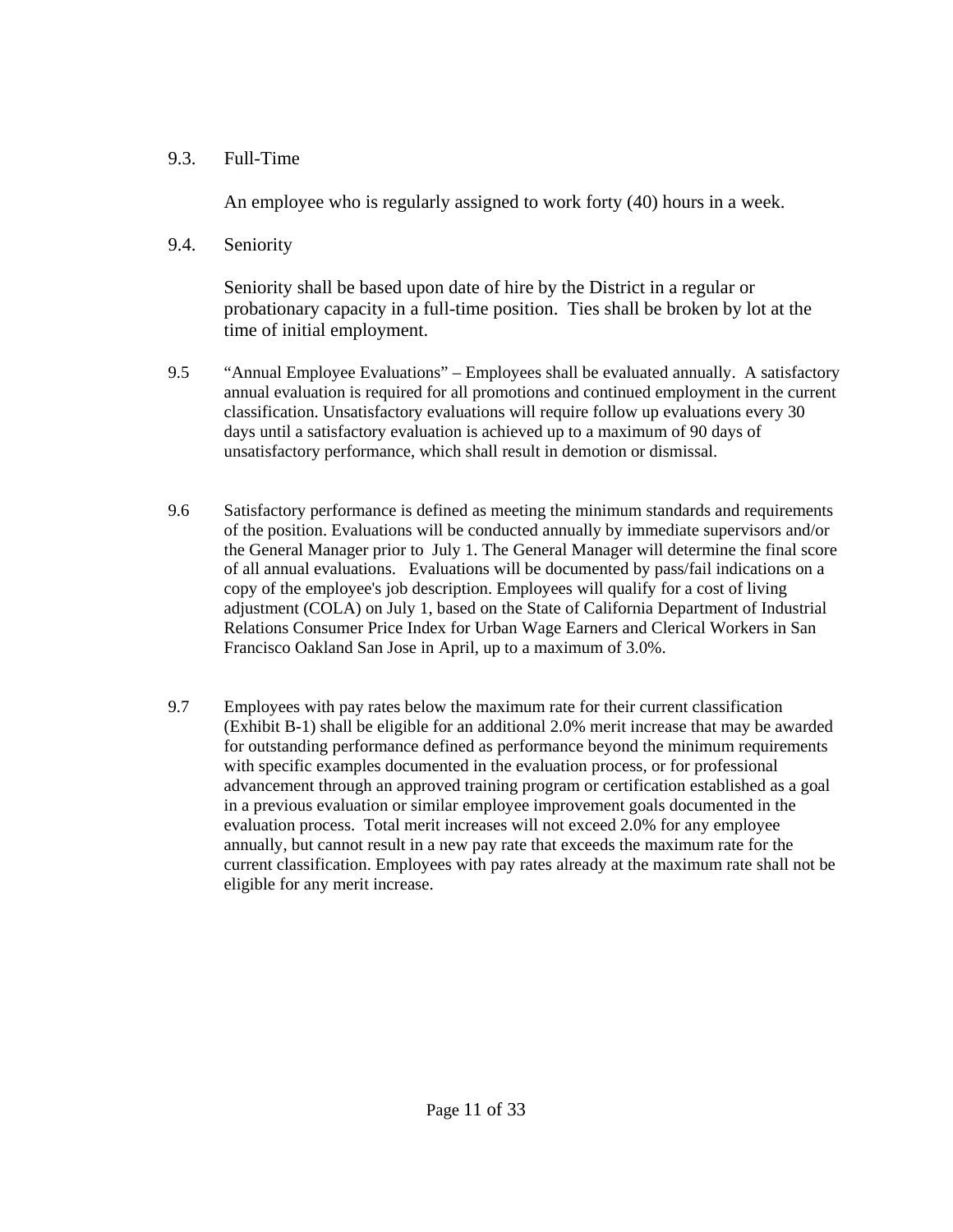# **ARTICLE 10. HOLIDAY LEAVE**

 10.1. The following days shall be observed as paid holidays by all employees with regular status:

| <b>HOLIDAY</b>         | <b>DATE CELEBRATED</b>             |
|------------------------|------------------------------------|
| New Year's Day         | January 1                          |
| Martin Luther King Day | 3rd Monday in January              |
| President's Day        | 3rd Monday in February             |
| Memorial Day           | Last Monday in May                 |
| Independence Day       | July 4                             |
| Labor Day              | 1st Monday in September            |
| Columbus Day           | 2nd Monday in October              |
| Veteran's Day          | November 11                        |
| Thanksgiving Day       | 4th Thursday in November           |
| Day After Thanksgiving | Day immediately after Thanksgiving |
| Christmas Eve          | December 24                        |
| Christmas              | December 25                        |
| New Year's Eve         | December 31                        |

- 10.2. When a scheduled holiday falls on a Saturday, the previous Friday shall be the holiday. When a scheduled holiday falls on a Sunday, the following Monday will be a holiday.
- 10.3. When an employee is required to work on a holiday, the employee shall be paid (in addition to his/her regular straight-time pay) holiday pay at the rate of one times the employee's regular rate of pay.
- 10.4. Each regular employee shall be granted one day off for Christmas Eve Day and one day off for New Year's Eve Day.
- 10.5 Employees regularly assigned work schedules less than full-time (40 hrs/wk) shall not receive paid holiday pay or alternative paid days off for designated holidays that fall on a scheduled non-workday for that employee.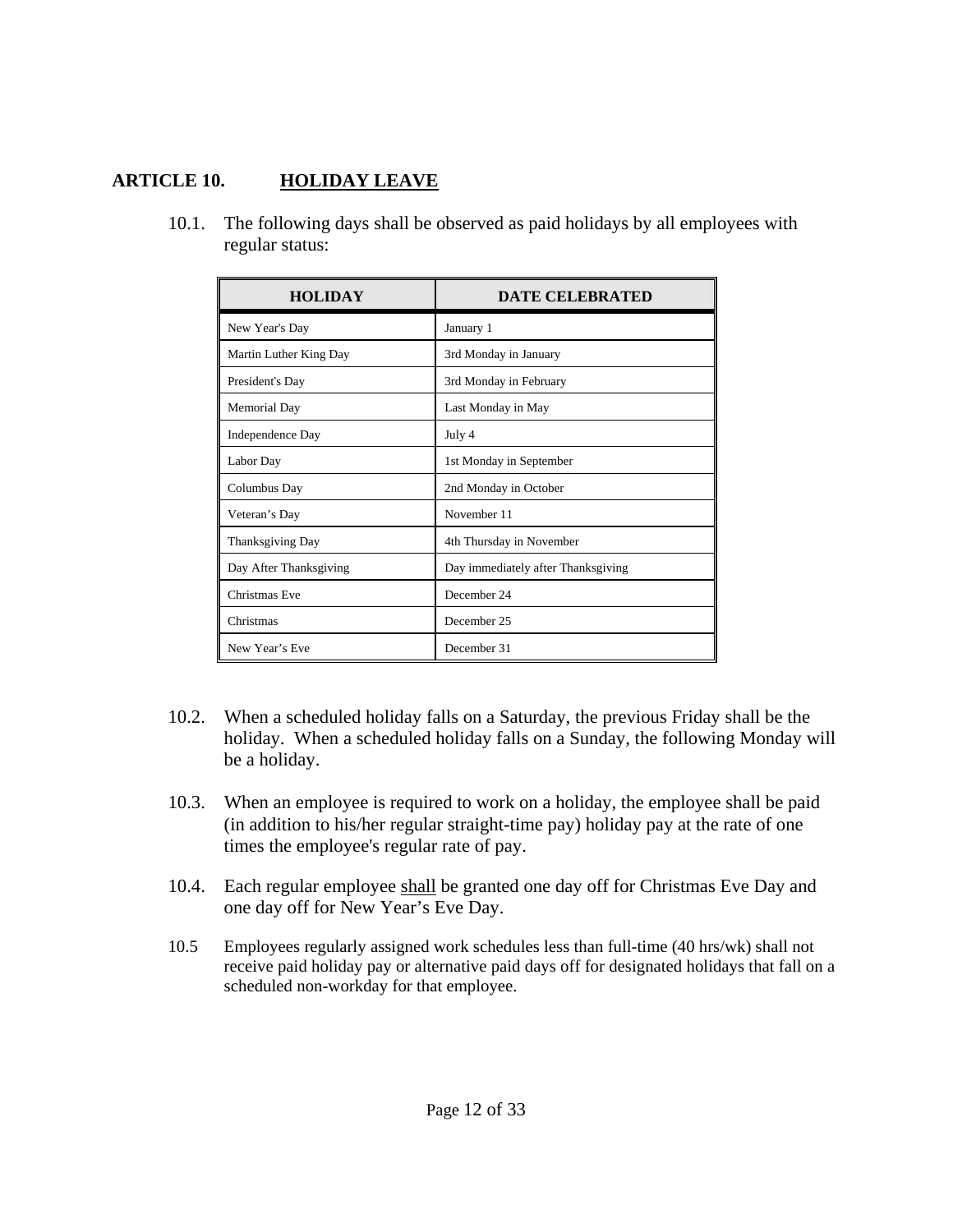# **ARTICLE 11. VACATIONS**

- 11.1. No vacation shall be taken by any District employee until such vacation has been earned as provided in this Article.
- 11.2. No employee earns, or is credited with, vacation during the first twelve (12) full calendar months of continuous full time employment.
- 11.3. Employees earn vacation in accordance with the schedule set forth below. Where appropriate, hours of vacation earned shall be credited at the end of each month. The anniversary date for earning vacation shall be the employee's hire date.

| <b>Years of</b> | <b>Vacation</b> |
|-----------------|-----------------|
| <b>Service</b>  | <b>Days</b>     |
| $0-1$           |                 |
| $1-4$           | 10              |
| $5-9$           | 15              |
| $10 - 15$       | 20              |
| $16 +$          | 25              |

- 11.4. Vacation shall be scheduled, in advance, on dates which are mutually acceptable to the employee and the District. The District shall not arbitrarily or capriciously deny a requested vacation. Should a vacation request be denied by the employee's immediate supervisor, the employee may appeal to the Board.
- 11.5. If vacation is to have its intended purpose of rest and relaxation, it must be scheduled and used.
	- 11.5.1. Maximum Carryover

Each employee may carry over a maximum of the prior year's accrual into the next calendar year. On July 1 of each year any accumulated vacation time in excess of one year shall be paid in a cash buy-out at the previous year pay rate.

11.5.2. Extraordinary Circumstances

 If the District requires that an employee not take vacation , vacation days in excess of the maximum carry-over allowable are accrued on June 30, the employee shall be paid for excess days on or about the first pay period in July. The payment shall be paid at the rate of pay the employee is earning as of June 30.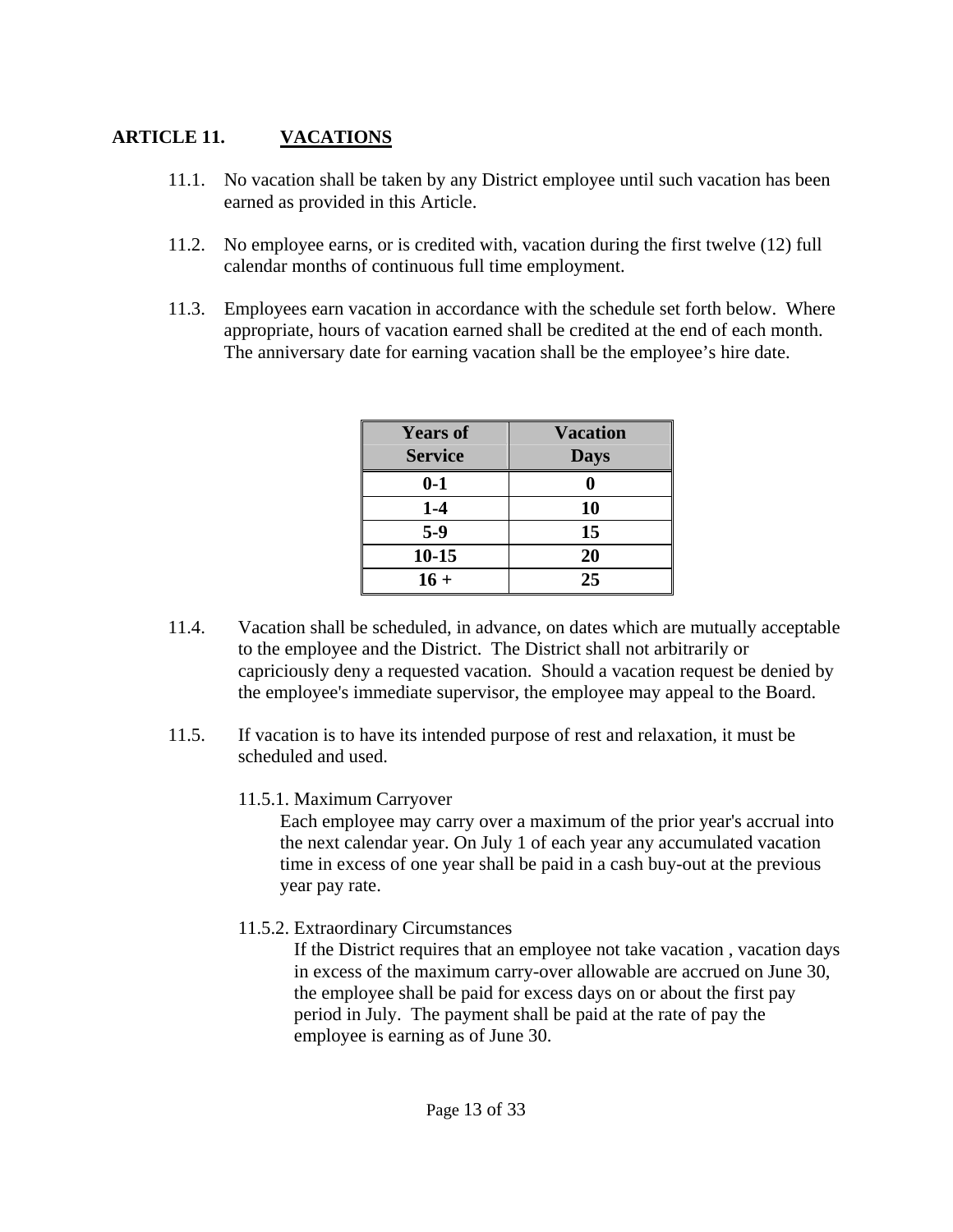- 11.6. Upon separation from employment, for any reason, the employee shall be compensated for all earned and unused vacation credited to their account. Compensation shall be at the employee's base rate of pay in effect at the time of separation from employment.
	- 11.6.1. It shall not be necessary to carry such an employee on the payroll for the vacation period and the vacancy thus created may be filled at any time after the employee ceases to perform the duties of his/her office or employment.
- 11.7. Should an employee die while employed by the District, earned and unused vacation at the time of death shall be paid to his/her heirs or legatees in the same manner as set forth in 11.6.
- 11.8. No vacation shall be earned during any month unless the employee is in full paid status for at least eleven (11) working days.
- 11.9 Employees may take up to five (5) days of scheduled unpaid leave, with the approval of the General Manager.

# **ARTICLE 12. ILLNESS/INJURY LEAVE**

- 12.1. Sick Leave
	- 12.1.1. Sick leave is defined as absence from work due to the employee's illness, non-industrial injury, or quarantine due to exposure to a contagious disease. In addition, accrued sick leave may be utilized for dentist and doctor appointments provided prior notice is provided to the employee's immediate supervisor.
	- 12.1.2. Employees shall earn twelve (12) days of sick leave per year. Sick leave shall accumulate without limit.
	- 12.1.3. Sick leave is a privilege. It is not to be used at the employee's discretion, but shall be allowed only in case of necessity and actual sickness or disability of the employee.
	- 12.1.4. In order to receive compensation while on sick leave, the employee shall notify his/her immediate supervisor prior to the time of the beginning of the regular work day, or as soon thereafter as practical.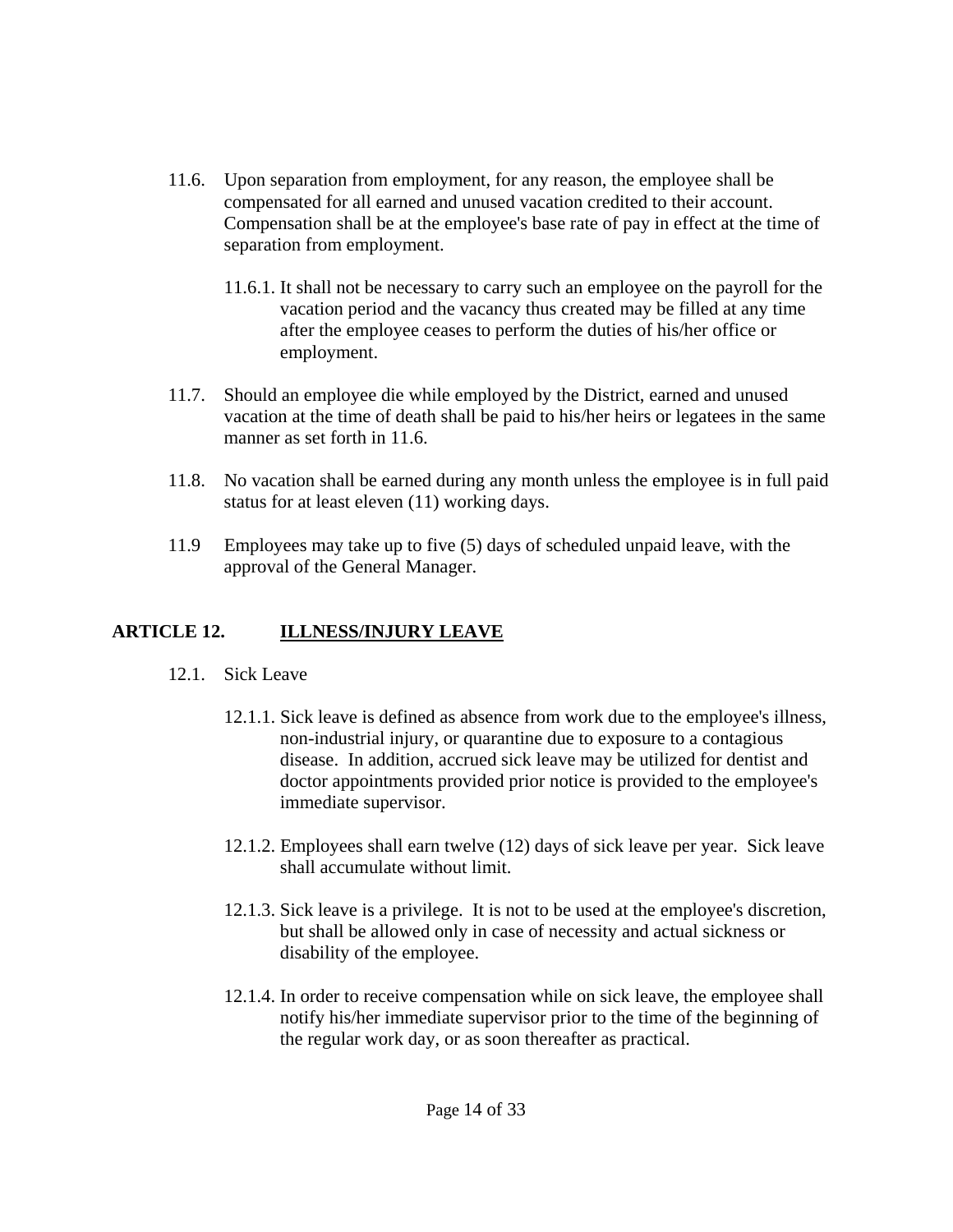- 12.1.5. The District may require confirmation of the reason(s) for the absence if the absence continues for more than three (3) consecutive work days. In addition, verification may be required at any time if sick leave usage is excessive or a pattern of atypical absences (e.g. Mondays, Fridays, etc.) emerges.
- 12.1.6. An employee may use a maximum amount of 40 hours of accrued sick leave in order to take care of the employee's spouse, child or parent who suffers from an illness/injury.
- 12.1.7. Sick Leave Conversion

 The District will add a sick leave conversion provision to its PERS contract so that employees may receive additional service credit at the time of retirement.

#### 12.2. Family Leave

12.2.1. Entitlement to Leave

 Any employee with more than 12 months of service with the District and who has at least 1,250 hours of service with the District during the previous 12 month period may take up to a total of 12 weeks in any 12 month period for family care and medical leave.

12.2.2. Terms of Family Care and Medical Leave

 An employee shall be entitled to family care and medical leave as set forth in Government Code §12945.2.

12.2.3. Use of Sick Leave

 An employee shall be required to use accrued sick leave during the period of leave. However, an employee shall not use sick leave during a period of leave in connection with the birth, adoption, or foster care of a child.

12.2.4. Payment of Health Premiums

 The District office shall be required to maintain and pay for coverage for the duration of the leave, not to exceed 12 weeks in a 12 month period. The District may recover the premium that it paid as required by this Section for maintaining coverage for the employee under the group health plan if both the following conditions occur: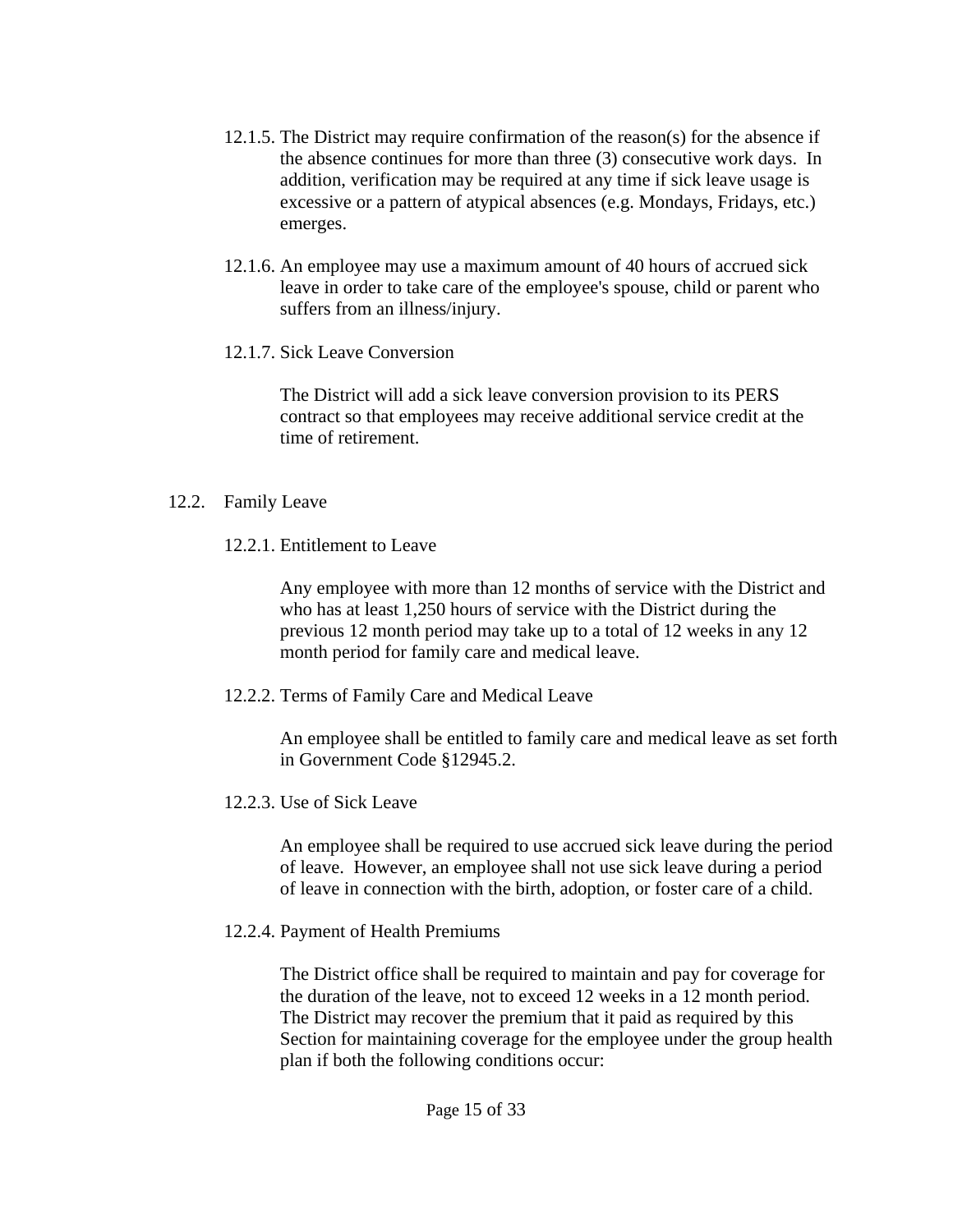- 12.2.4.1. The employee fails to return from leave after the period of leave to which the employee is entitled has expired.
- 12.2.4.2. The employee's failure to return from leave is for a reason other than the continuation, recurrence, or onset of a serious health condition that entitles the employee to leave under Section 12.2 or other circumstances beyond the control of the employee.
- 12.2.5. Advance Notice of Leave

 If the employee's need for a leave pursuant to this Article is foreseeable, the employee shall provide the District with 30 days advance notice of the need for the leave.

12.2.6. Health Care Provider Certification of Leave

 An employee requesting leave because of the employee's own serious health condition must provide a health care provider's certification as required by Government Code §12945.2(k).

12.2.7. Amendment of Statutory Law

 This Article shall be deemed to be automatically modified to conform to any amendment or modification of Government Code §12945.2, the FMLA, or any other applicable law. If any such amendment gives the District discretion to require any act by the employee, the act shall be deemed to be required.

# **ARTICLE 13. FUNERAL LEAVE**

- 13.1. Following completion of the employee's initial probationary period, up to three (3) days of special leave with pay may be granted for the purpose of attending the funeral of a member of the employee's immediate family.
	- 13.1.1. Advance notice to the employee's immediate supervisor shall be given as soon as possible. Except in extraordinary circumstances, approval shall be promptly granted.
	- 13.1.2. "Immediate family" shall mean husband, wife, parent, child, grandparent, grandchild, brother, sister, father-in-law and mother-in-law.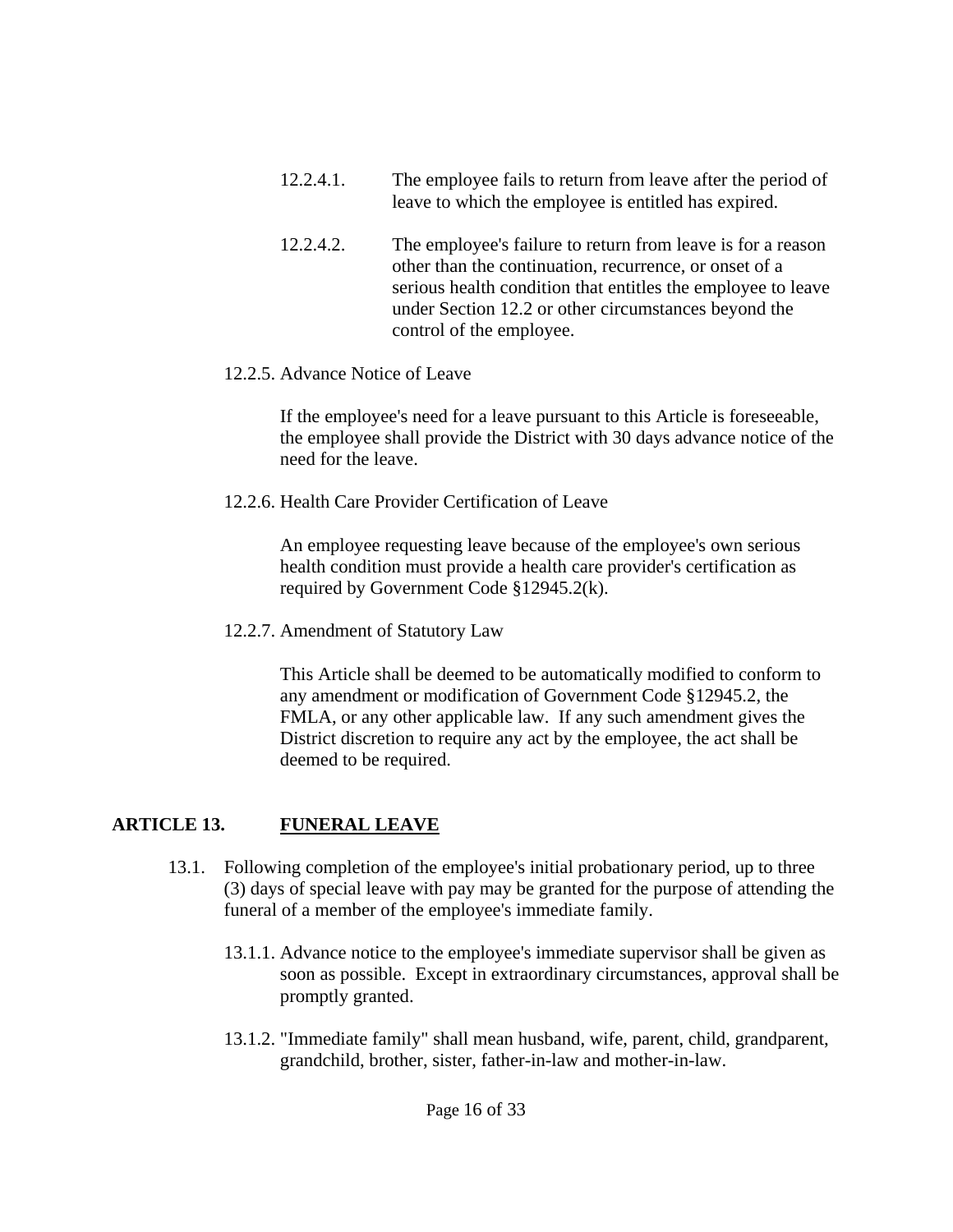# **ARTICLE 14. DISCIPLINARY ACTION**

#### 14.1. Definition

 Discipline, as used in this Article includes, but is not limited to dismissal, demotion, suspension, or reduction in classification without the permanent employee's voluntary consent.

 This Article shall not limit the District's right to evaluate or to reprimand orally or in writing or to counsel employees. A layoff or reduction of hours, based on lack of work or lack of funds, shall not be considered discipline.

#### 14.1.1. Permanent/Probationary

 Pursuant to this Article, bargaining unit employees with permanent status shall be subject to discipline only for cause. The probationary period is an extension of the selection process. As such, a probationary employee may be terminated, at any time, at the sole discretion of the District.

14.1.2. Progressive Discipline

 In accordance with the concept of "progressive discipline", counseling and an opportunity for improvement shall typically precede disciplinary action. In particular, however, this concept shall not apply in cases involving gross misconduct.

14.2. Causes for Discipline of a Permanent Employee

 The District may discipline permanent employees pursuant to the following provisions:

- 14.2.1. The discipline shall be based upon just cause, including but not limited to:
	- 14.2.1.1. Falsifying any information supplied to the District. This includes, but is not limited to, information supplied on application forms, employment records, time sheets or cards, absence forms or any other district records.
	- 14.2.1.2. Incompetency or inefficiency in performance of the duties of his/her position.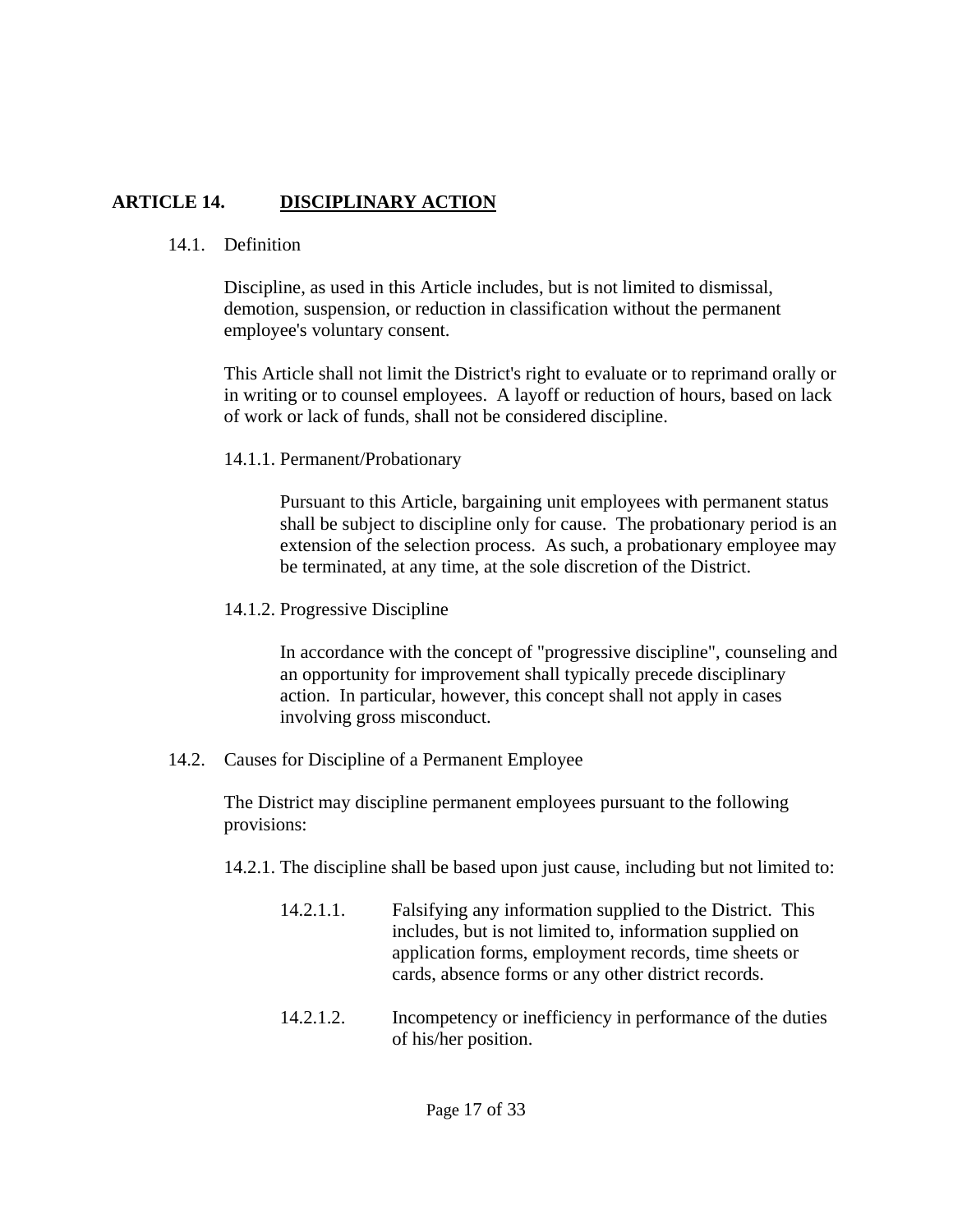- 14.2.1.3. Inexcusable neglect of duty.
- 14.2.1.4. Abandonment of position. Three days of continuous absence without leave shall be deemed abandonment and shall result in termination as a voluntary resignation.
- 14.2.1.5. Repeated and/or unauthorized absenteeism and/or tardiness, including abuse of illness or other leave provisions.
- 14.2.1.6. Commission of an act involving moral turpitude.
- 14.2.1.7. Conviction of a felony, conviction of any sex or substance abuse offense or conviction of a misdemeanor which is of such a nature as to adversely affect the employee's ability to perform the duties and responsibilities of his/her position. A plea of guilty, or a conviction following a plea of nolo contendere is deemed to be a conviction within the meaning of this section.
- 14.2.1.8. An act of insubordination. This shall include, but is not limited to, refusal or failure to comply with a direct order and/or to perform regular or other assigned work and/or refusal to cooperate fully.
- 14.2.1.9. While on duty, or was under the influence of, or unlawfully possessed any controlled substance.
- 14.2.1.10. Consumption of an alcoholic beverage, or an intoxicant of any kind, while on duty or in such close time proximity thereto as to cause any detrimental effect upon the employee or upon employees associated with him/her. Specifically included is carrying an alcoholic beverage or intoxicant into a District facility or onto a District property.
- 14.2.1.11. Knowingly provided, in a verbal or written manner, confidential employee and/or District records to an unauthorized person or persons.
- 14.2.1.12. Dishonesty or theft, including deliberate destruction, damage or removal of District or another person's property.
- 14.2.1.13. Unauthorized use, or misuse, of district supplies, materials, facilities or other property.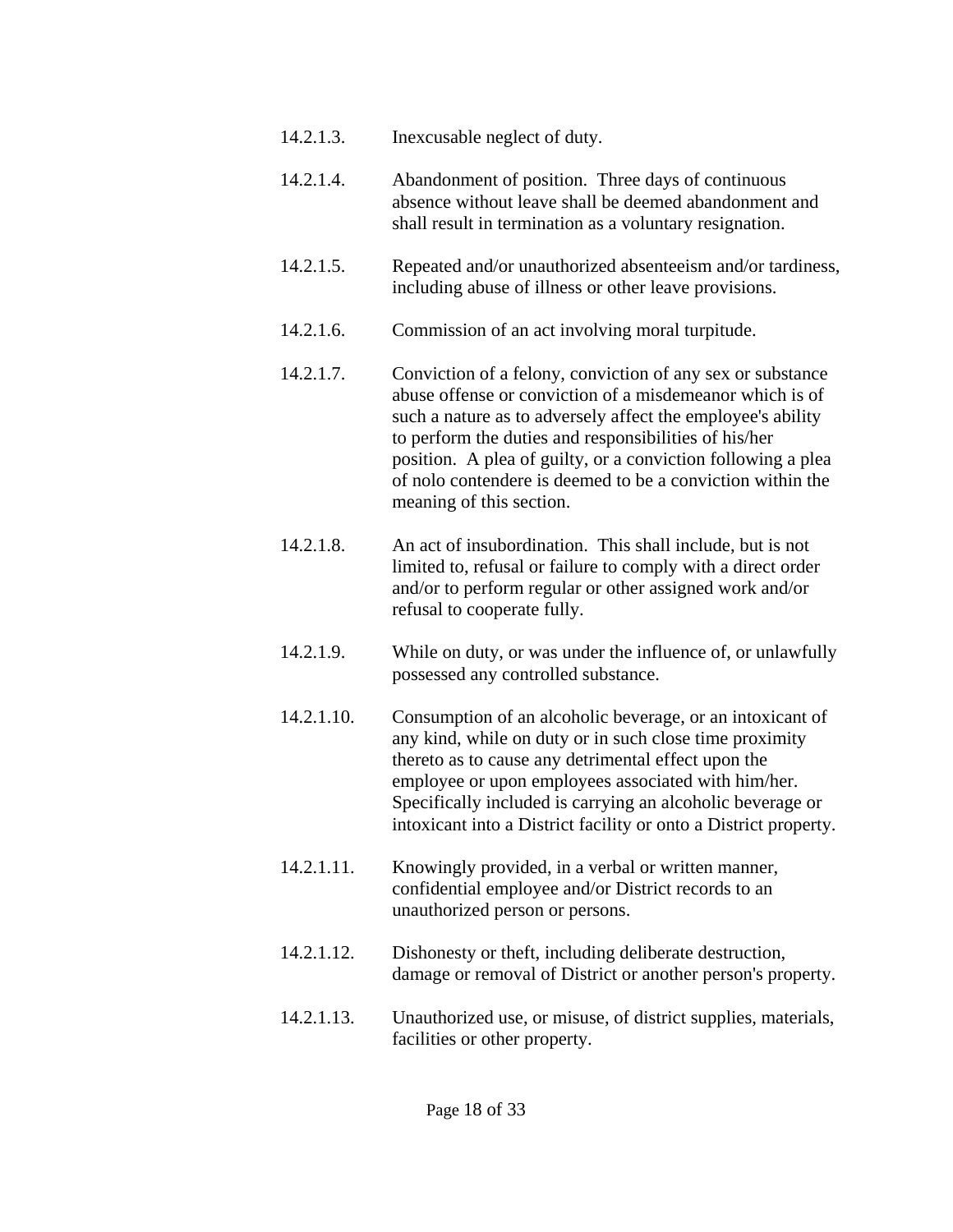- 14.2.1.14. Willful/knowing violation of district rules, policies or procedures. This shall also include refusal to obey safety rules or regulations made applicable by any appropriate state or federal governmental agency.
- 14.2.1.15. Failure to possess or keep in effect any license, certificate, or other similar requirement required by the District for service in the employee's classification shall result in termination as a ministerial act.
- 14.2.1.16. Inexcusable, discourteous, offensive, or abusive conduct or language toward the public, a pupil, or another officer or employee of the District.
- 14.2.1.17. Conduct, either during or outside of duty hours, which negatively impacts the employee's ability to render service to the District.
- 14.2.1.18. Physical or mental disability as determined by competent medical authority, which precludes the employee from the proper performance of his/her duties and responsibilities, except as otherwise provided by contract or by law regulating retirement of employees.
- 14.2.1.19. It shall be a violation of District Policy for any employee to operate a motor vehicle or other dangerous equipment, to use prescription or non-prescription drugs during the time period beginning eight (8) hours before the onset of the work shift and continuing uninterrupted through the completion of the work shift, if such drug might impair the safe and efficient operation of equipment and/or a vehicle. (i.e. the prescription or non-prescription drug contains a warning label on the bottle or package that use of the drug may induce dizziness, sleepiness, drowsiness or might impair the user's ability to operate a motor vehicle or dangerous machinery).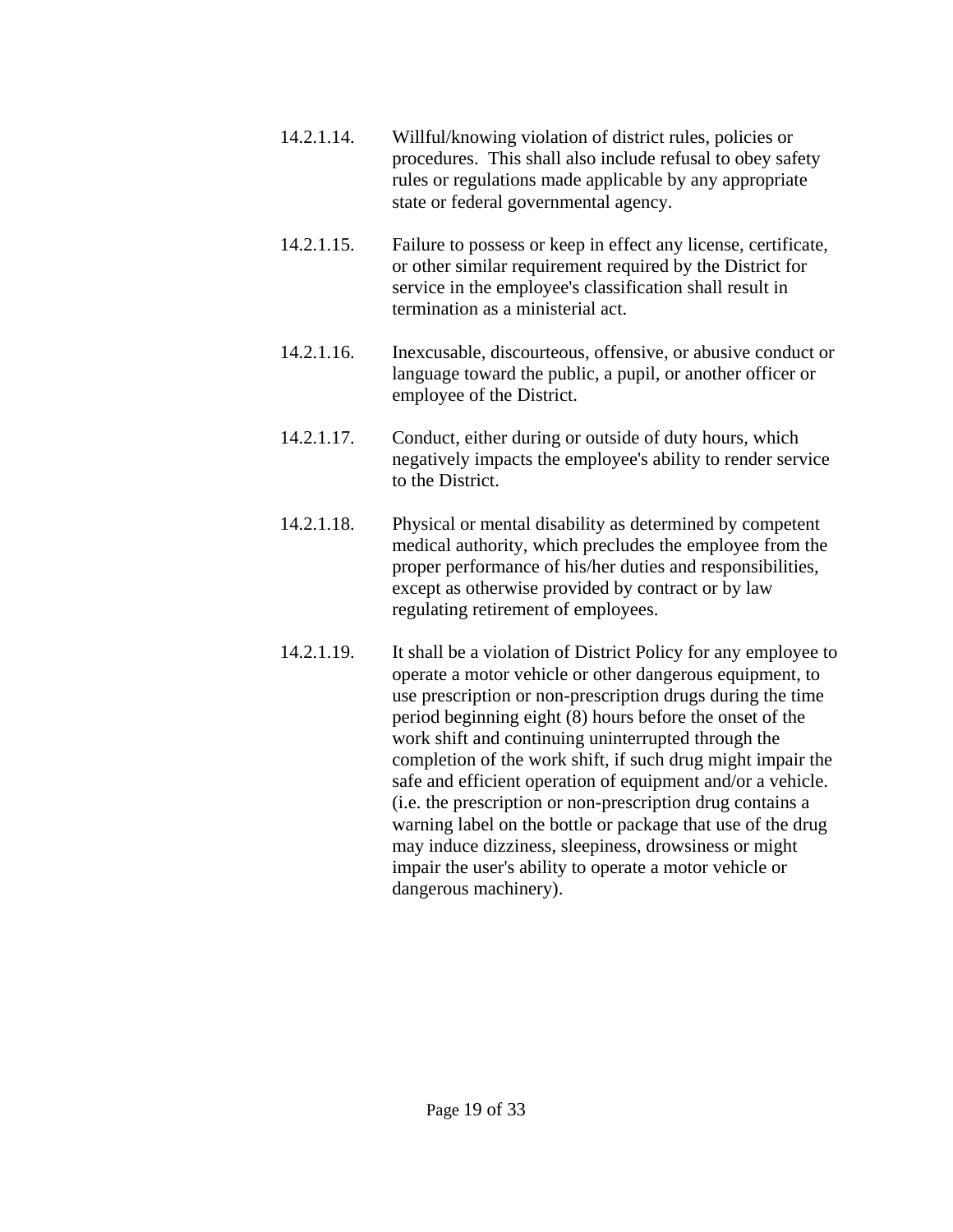# 14.3. Procedure for Imposing Disciplinary Action on an Employee

14.3.1. Pre-disciplinary Safeguards

 Prior to imposition of disciplinary action the district shall give written notice to the employee. This written notice of disciplinary action shall be deemed sufficient if personally delivered or sent to the employee by certified mail, return receipt requested, at least five (5) calendar days prior to the date when the disciplinary action is proposed to be effected.

# 14.3.2. Contents of Written Notice

 The contents of the written notice shall include, but need not be limited to, the following:

- 14.3.2.1. A statement, in ordinary and concise language, of the specific acts and omissions upon which the disciplinary action is based;
- 14.3.2.2. A statement of the cause, or causes, for the action taken;
- 14.3.2.3. If it is claimed that the employee has violated a rule or regulation of the District, a statement of the rule or regulation;
- 14.3.2.4. A statement of the discipline proposed, including beginning and ending date(s) if appropriate;
- 14.3.2.5. A statement that the employee may file a request for hearing before the Board of Directors directly with the General Manager or his/her designee within ten (10) work days after service of the written notice;
- 14.3.2.6. A statement that if the employee does not respond pursuant to (e) above, the District will impose the discipline as noticed.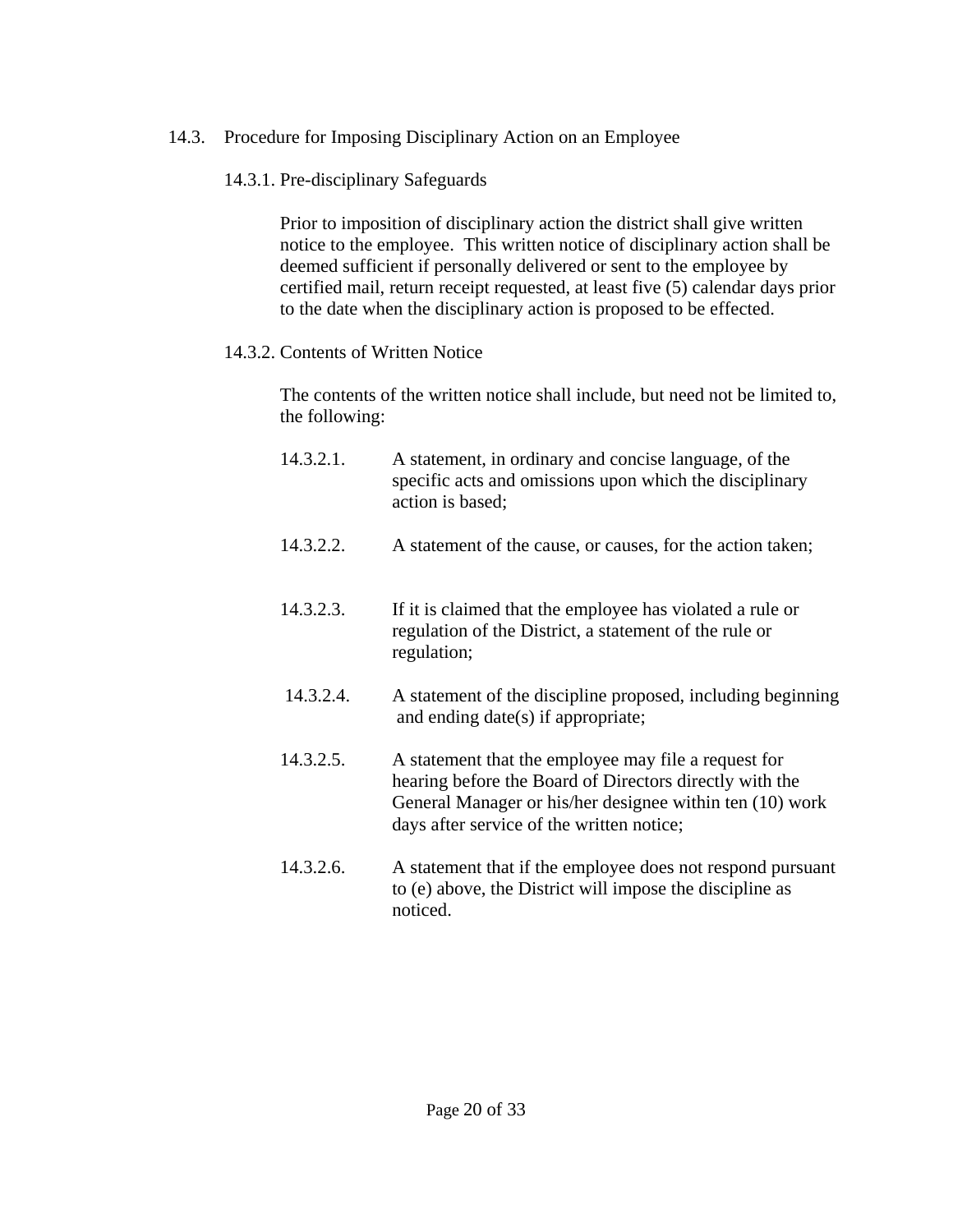- 14.4. Immediate Effect
	- 14.4.1. Notwithstanding other provisions of this Article, an employee against whom disciplinary action is to be taken may be immediately placed on administrative leave with pay upon verbal notification pending a hearing when the District determines that his/her presence would be detrimental to the welfare of the District, the public, or other employees of the District.
	- 14.4.2. This verbal notification shall be followed by service upon the employee of the written notice as set forth in 14.3.3.
		- 14.4.2.1. An employee may be subsequently suspended without pay after satisfaction of the "Skelly" due process requirements.
- 14.5. Union Representation

 The employee may request the presence of an Union representative at any meeting scheduled by an administrator where disciplinary action is the subject of investigative questioning.

- 14.6. Hearing Before the Board of Directors
	- 14.6.1. If the employee served with a recommendation for disciplinary action files a timely request for hearing, the Board of Directors may conduct such hearing itself or may appoint a designee to conduct such a hearing.
		- 14.6.1.1. Such designees may include, but is not limited to, a hearing officer (e.g. an Administrative Law Judge obtained through the Office of Administrative Hearings).
		- 14.6.1.2. Any decisions rendered by such a designee shall be advisory to the Board.
	- 14.6.2. If an employee requests a hearing and subsequently fails to appear at such hearing, the employee shall be deemed to have waived any right to participate or be represented at the hearing and action may be taken without further notice to the employee, based upon the recommendation for disciplinary action prepared by the General Manager or his/her designee, and previously served upon the employee.
	- 14.6.3. The hearing shall be conducted in closed session unless the employee requests a public hearing. The Board or its designee may deliberate in the absence of the employee and the District administration.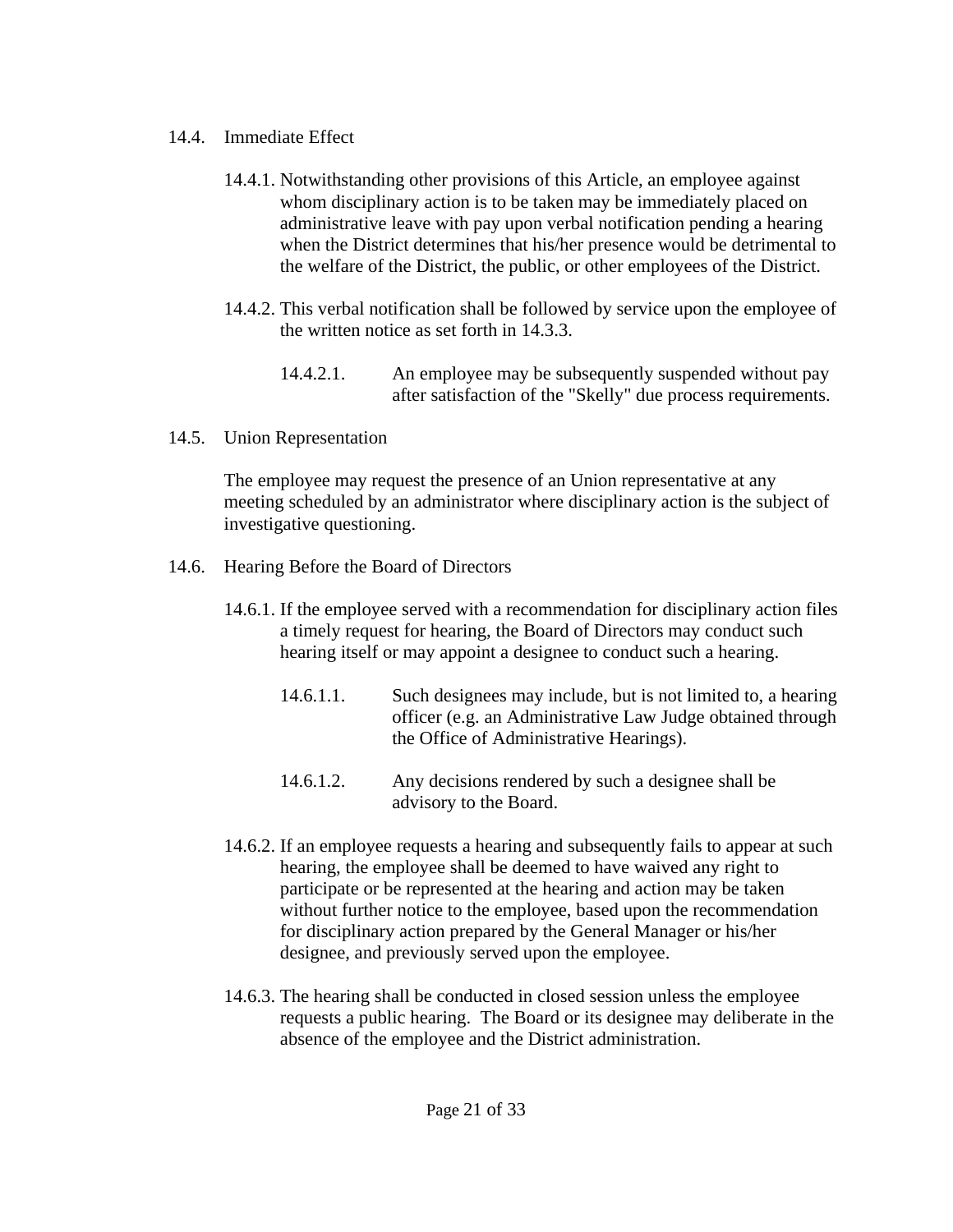- 14.6.4. At such hearing, the employee shall be entitled to appear personally, to be represented by a person of his/her choice, to introduce relevant evidence on his/her behalf, to cross-examine witnesses and to challenge evidence presented by the District.
- 14.6.5. The Board of Director's determination of the sufficiency of the cause for disciplinary action shall be conclusive.
- 14.7. General Provisions
	- 14.7.1. Suspensions pursuant to this Article shall not reduce or deprive the employee of seniority or health benefits.
	- 14.7.2. A proposed disciplinary action may be settled at any time. The terms of such settlement shall be reduced to writing. An employee offered a disciplinary settlement by the District shall, if requested by the employee, be granted a reasonable amount of time to have the proposed settlement reviewed by his chosen representative prior to signing it.

# **ARTICLE 15. GRIEVANCE PROCEDURE**

15.1. Definition

 The provisions of this Article are intended to provide a procedure by which an employee may formally claim that he/she has been directly affected by a violation, misapplication, or misinterpretation of a specific provision of this MOU. Throughout this Article (15), work day shall mean any day that the offices of the District are open to the public.

 If the grievant fails to make a timely presentation of the grievance, or fails to appeal within the specified time limits of each step of the grievance procedure, the issue shall be considered closed.

15.2. Steps of the Grievance Procedure:

15.2.1. INFORMAL:

 15.2.1.1. An employee who believes he/she has a grievance shall present it orally to his/her immediate supervisor within ten (10) work days after the employee knew, or reasonably should have known, of the circumstances which formed the basis of the grievance.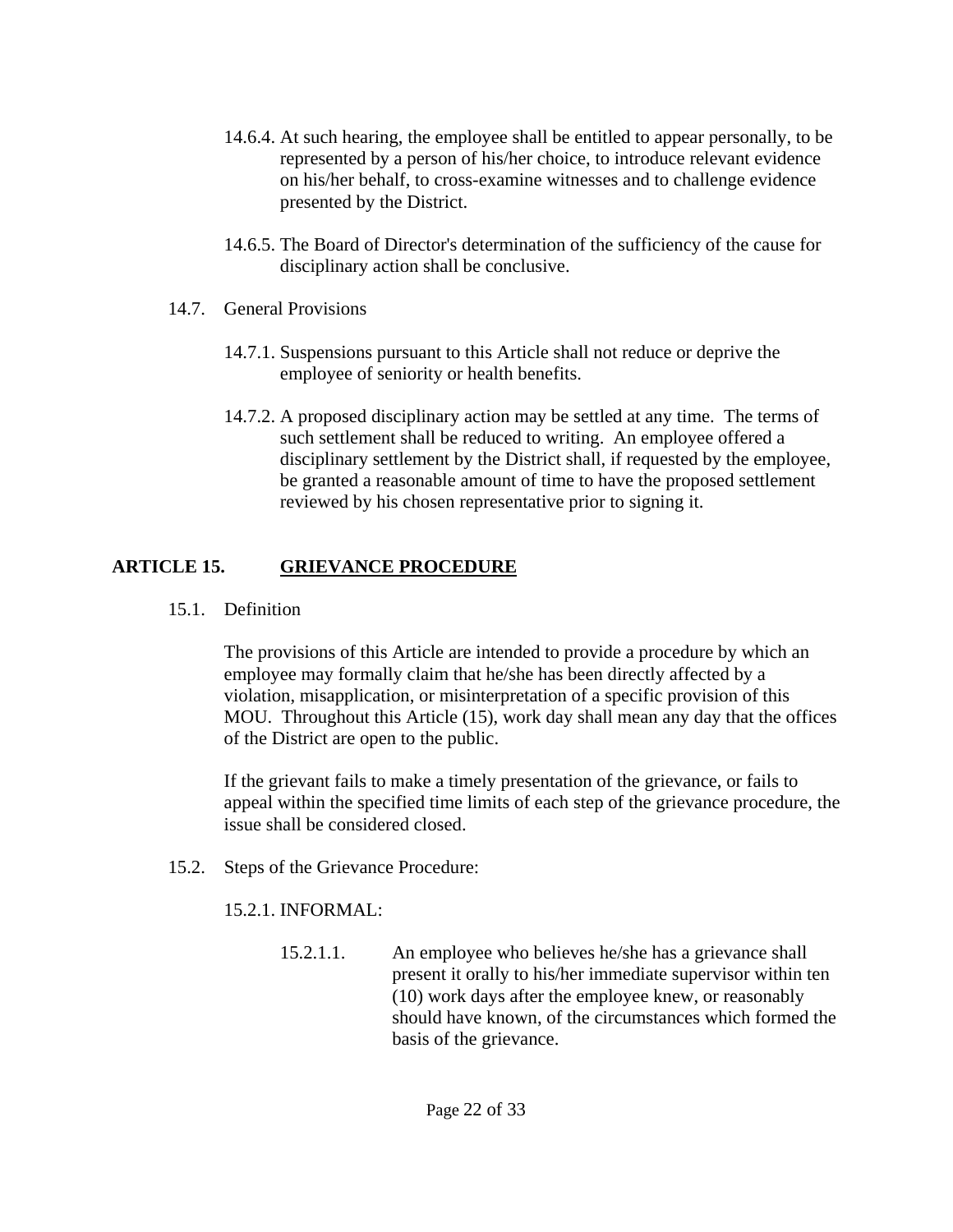15.2.1.2. The immediate supervisor shall meet and discuss the matter with the employee within five (5) work days after the presentation of the grievance. The intent of this meeting is to attempt resolution of the matter.

# 15.2.2. LEVEL ONE:

- 15.2.2.1. If the grievance is not resolved at the Informal Level to the employee's satisfaction, the grievant shall present his/her grievance in writing on a form provided by the District (Exhibit "C") to the General Manager/Employee Relations Officer within ten (10) working days after the informal meeting (15.2.1) with the supervisor.
- 15.2.2.2. The written statement on Exhibit "C" shall include a concise statement of the facts giving rise to the grievance. This shall include, at a minimum, specific reference to the Articles and paragraphs of this MOU alleged to have been violated, misapplied, or misinterpreted; the circumstances involved; the decision rendered by the immediate supervisor; and the specific remedy sought.
- 15.2.2.3. The General Manager, or his/her designee, shall review the grievance and communicate his/her decision within ten (10) working days after receiving the LEVEL ONE grievance. The decision shall be reduced to writing and shall include the reasons for the decision and will be given to all parties in interest.

# 15.2.3. LEVEL TWO (Optional)

 If the grievant is not satisfied with the District's LEVEL ONE decision, he/she may request the matter to be reviewed by the State Mediation and Conciliation Services (SMCS).

- 15.2.3.1. If both the District and the Union believe that mediation would be helpful in resolving the grievance, a mediator shall be requested from SMCS.
- 15.2.3.2. The decision of the mediator, which may be written or oral, shall advise the parties of his/her findings of the facts and his/her suggested solution. Reasons and rationale shall be provided.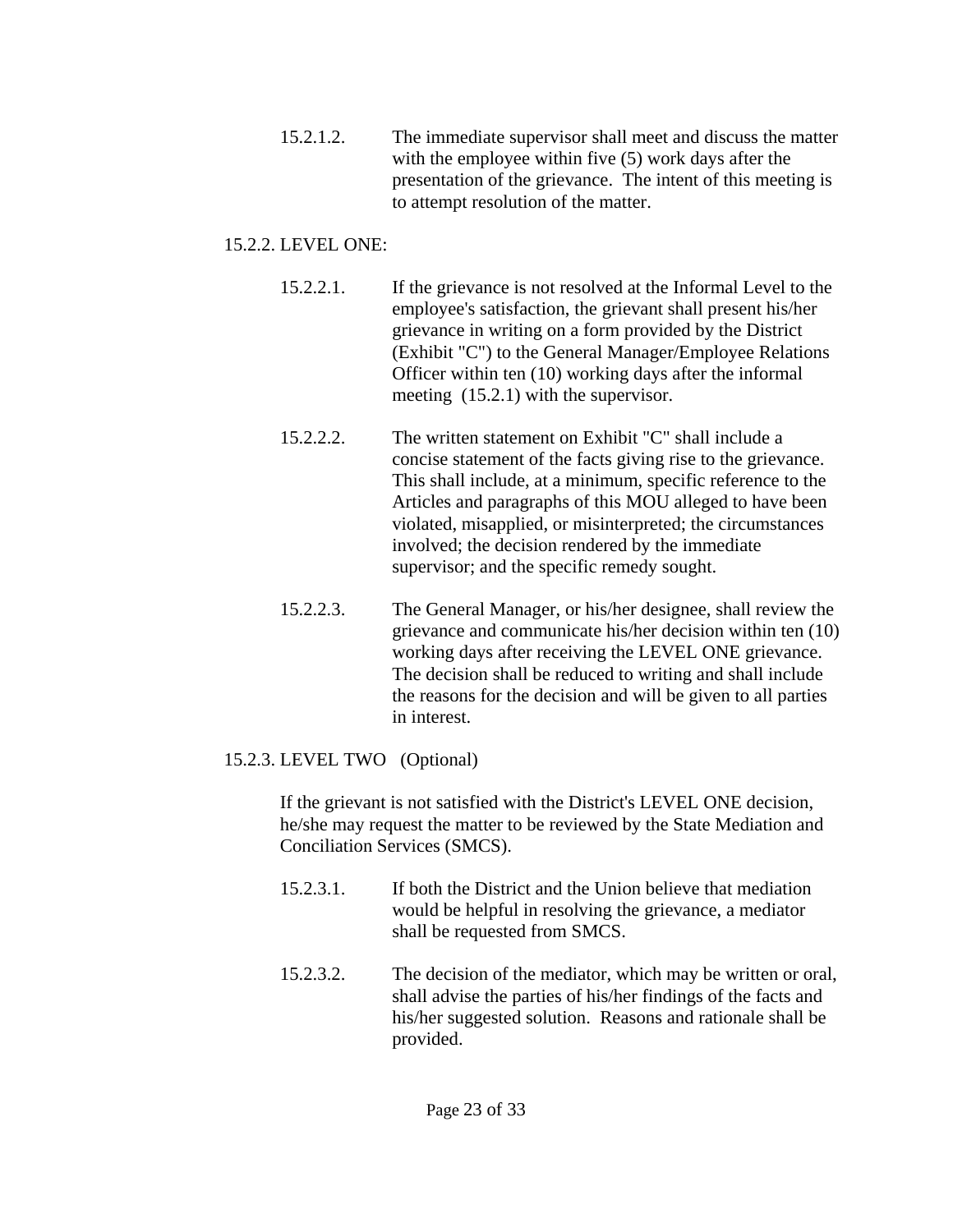15.2.3.3. The decision of the mediator is advisory only. The Board of Directors shall review the decision and render a final decision in writing.

# 15.2.4. LEVEL THREE

 If the grievant is not satisfied with the LEVEL ONE decision, and if mediation (if utilized) does not resolve the grievance, he/she may appeal to the District's Board of Directors.

- 15.2.4.1. Any appeal must be filed with the General Manager within five (5) working days after receipt of the LEVEL ONE decision.
- 15.2.4.2. The appeal shall include a copy of the LEVEL ONE grievance; a copy of the written decision of the General Manager; a clear, concise statement of the reasons for the appeal; and the remedy requested.
- 15.2.4.3. The Board of Directors, as soon as reasonably possible, shall review the grievance file which includes, but is not limited to: all documents submitted in support of the grievance, any investigatory reports compiled by District representatives if given to the grievant, answers to the grievance at each level and the advisory mediator's decision (if any).

 The Board may, at its sole discretion, render a decision based upon the record of the grievance or it may choose to schedule a hearing to receive additional testimony and evidence.

 The Board of Directors shall thereafter issue a written decision to the parties involved. The decision of the Board shall be final and binding on all parties.

#### 15.3. General Provisions

- 15.3.1. By mutual agreement of the District and the grievant, the time limits of any step of the grievance procedure may be extended.
- 15.3.2. A copy of all written grievance decisions shall be kept in a permanent file by the Board of Directors. In addition, a copy shall be placed in the employee's permanent personnel file, not to exceed three (3) years.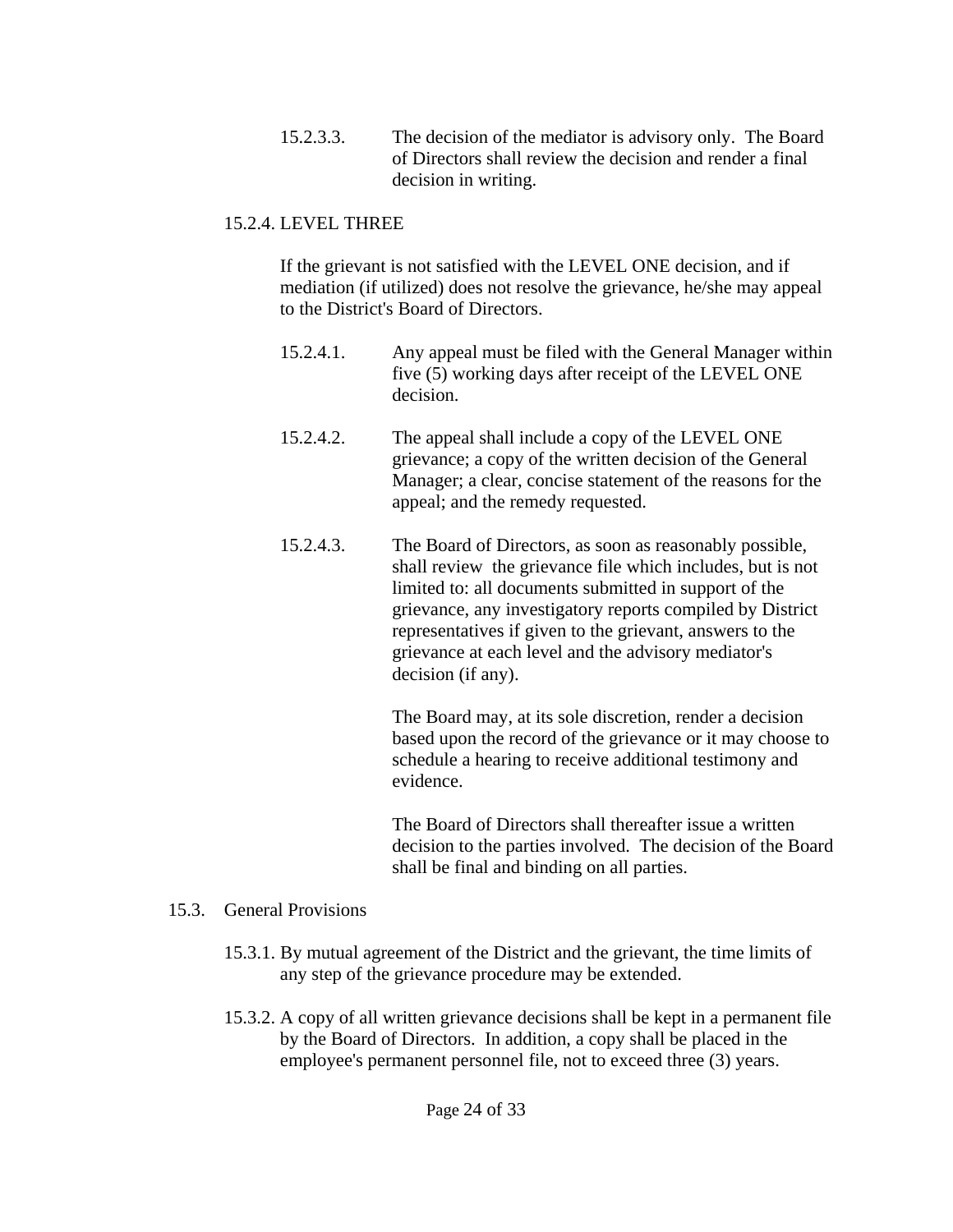15.3.3. Unless a grievance is settled on a non-precedent setting basis, any final resolution may be used to resolve any future grievances of a similar nature.

# **ARTICLE 16. FRINGE BENEFITS**

16.1. General Statement

 Every new employee shall have explained to them the benefits available, the eligibility requirements, limitations and coverage.

16.2. Insurance Premiums

Each employee is eligible to receive benefits on the terms set forth in Exhibit "D."

# **ARTICLE 17. FULL UNDERSTANDING, MODIFICATION AND WAIVER**

- 17.1. This MOU sets forth the full and entire understanding of the parties regarding the matters set forth herein, and any other prior existing understanding or agreements by the parties, whether formal or informal, regarding any such matters are hereby suspended or terminated in their entirety.
- 17.2. It is agreed and understood that each party hereto voluntarily and unqualifiedly waives its rights to negotiate and agrees that the other party shall not be required to negotiate with respect to any matter covered herein during the term of this MOU.
- 17.3. Nothing in this paragraph shall preclude the parties from jointly agreeing to meet and confer on any issue(s) within the scope of representation during the term of this MOU. No agreement, alteration, understanding, variation, waiver, or modification, of any of the terms or provisions contained herein shall in any manner be binding upon the parties unless made and executed in writing by all parties hereto, and if required, approved and implemented by the District.
- 17.4. The waiver of any breach, term, or condition of this MOU by either party shall not constitute a precedent in the future enforcement of all its terms and provisions.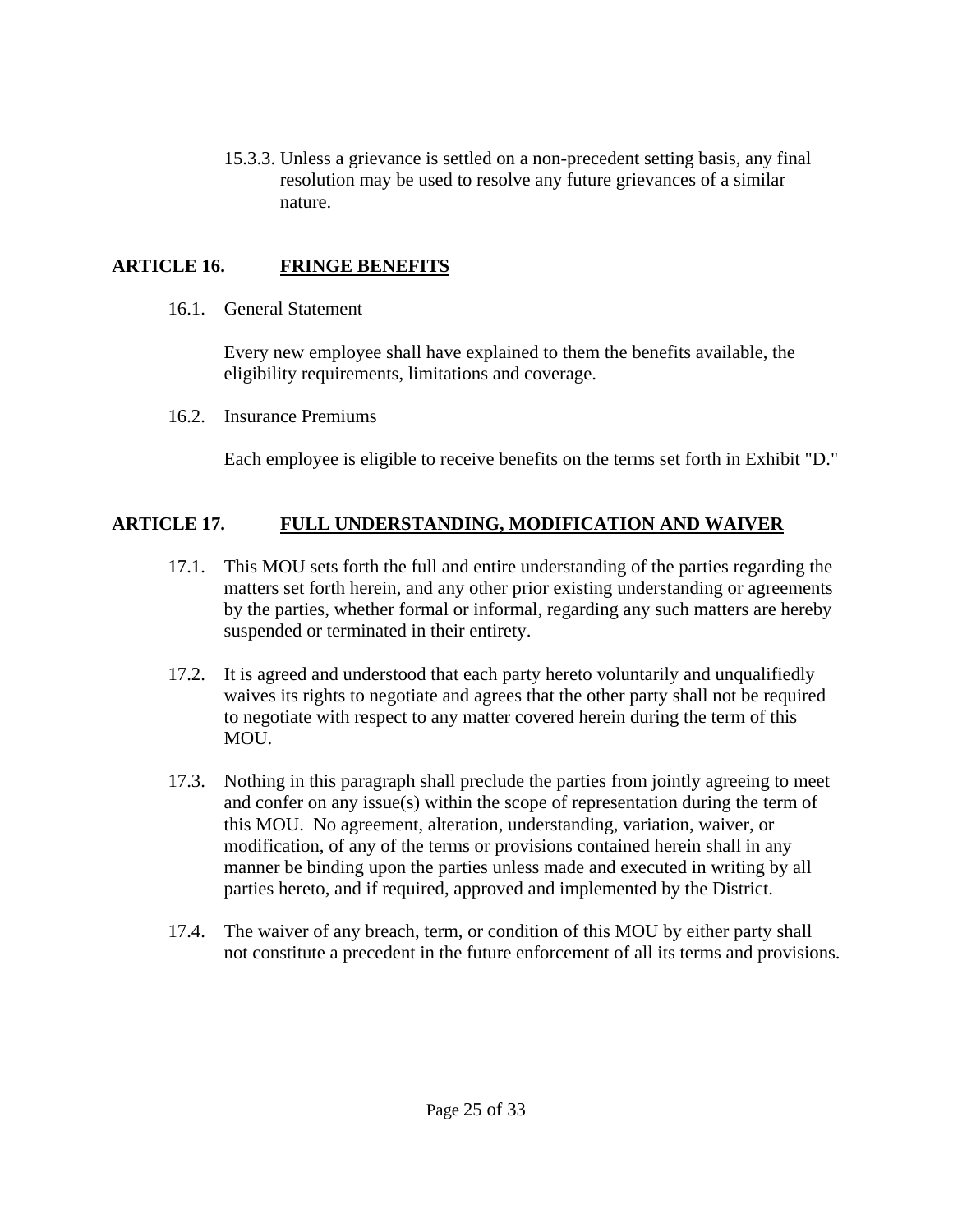# **ARTICLE 18. TERM**

### 18.1. Ratification

 This MOU shall be of no force or effect until ratified and approved by formal action of the Board of Directors of the District, the employees covered by the MOU and has been executed by the Union Business Manager or his/her authorized representative on behalf of the Union. It is recognized that certain provisions herein may require ordinance changes in order to be effectuated.

18.2. Effective Date

 This MOU shall become effective at the beginning of the pay period in which ratification by both parties occurs, or on July 1, 2013, whichever is later.

18.3. Ending Date

This MOU shall continue in full force and effect until midnight June 30, 2016.

18.4. Re-opener Negotiations

 If at any time during the term of this Agreement, any provision of the current MOU becomes in conflict with any Federal or State law, changed, suspended, declared inoperative by any reason, or impacted by provisions of the Internal Revenue Service, the parties shall meet and confer with the intent of negotiating a substitute provision and any other related provisions.

- 18.5. Successor Negotiations
	- 18.5.1. Any proposal for a successor Agreement shall be submitted no later than ninety (90) calendar days prior to expiration of this Agreement.
	- 18.5.2. If either party submits a proposal, the other shall have thirty (30) calendar days from receipt of the proposal to submit a counterproposal. In the absence of mutual agreement, negotiations shall commence within thirty (30) days thereafter. If the time period defined above is not complied with, then the ending date provisions defined by Article 18.3 shall apply. Furthermore, any special agreements with individual members of the bargaining unit will expire along with the current MOU. The terms and conditions of this agreement shall apply equally to all members of the bargaining unit. All members of the bargaining unit will work a full-time schedule of forty (40) hours per week.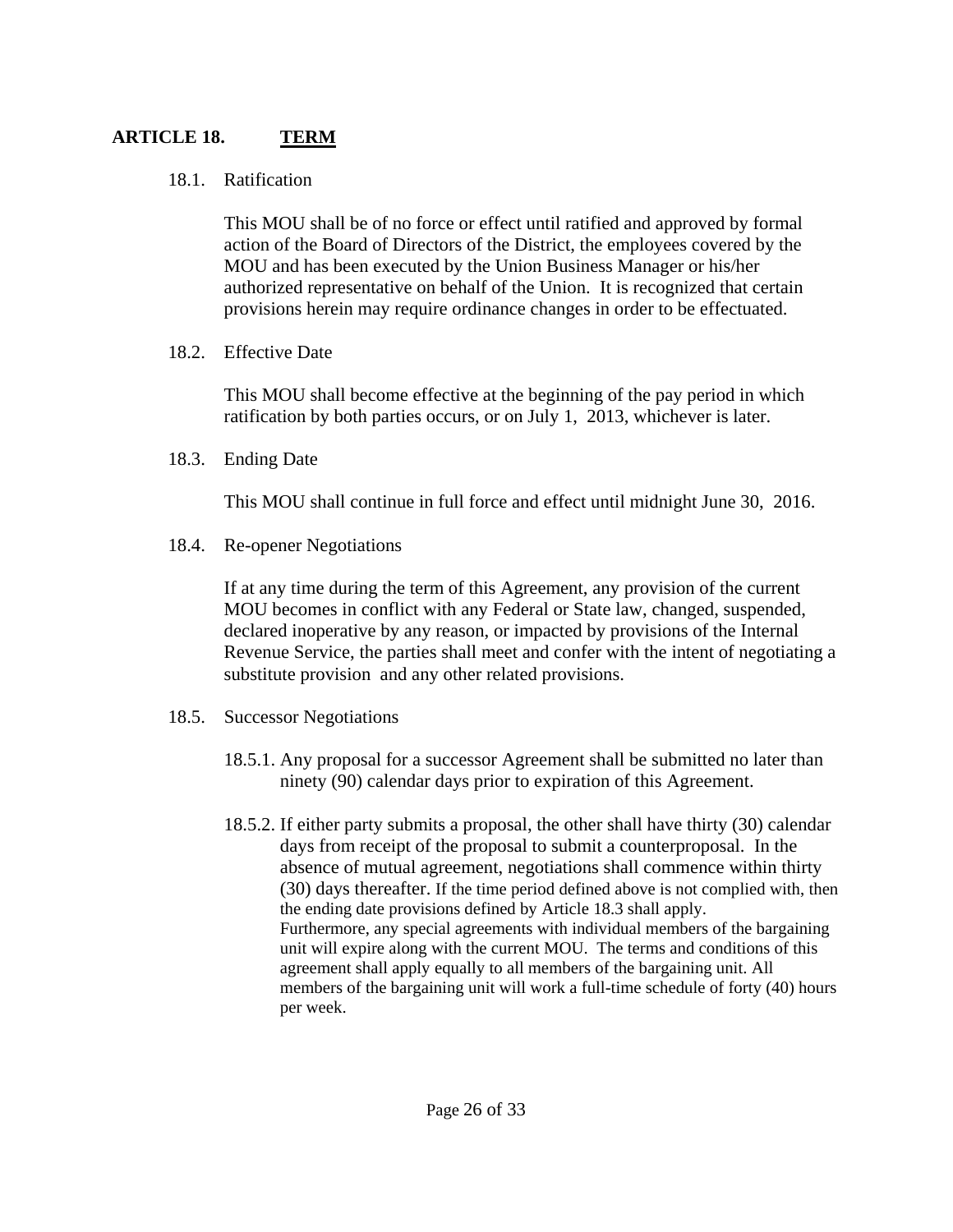18.5.3. If no proposal is submitted pursuant to 18.5.1 the non-sunsetted provisions of this Agreement shall be extended for twelve (12) months.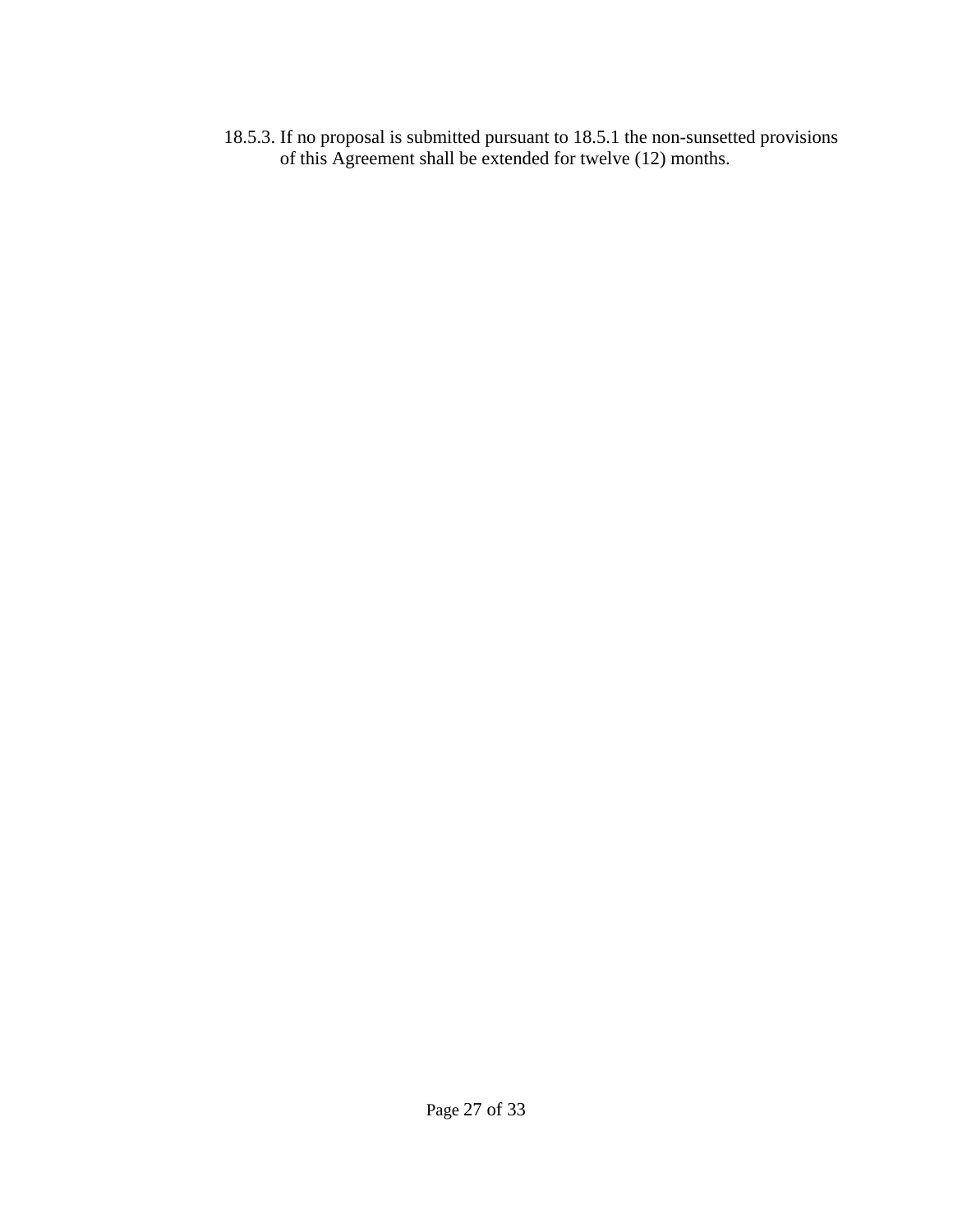#### **SIGNATURE PAGE**

IN WITNESS WHEREOF, the parties hereto have caused this Memorandum of Understanding to be executed by affixing their signatures below.

FOR THE UNION

 $\frac{7}{6}$ 

Tom Dalzell **Business Manager** 

Richard Culp, General Manager

FOR THE DISTRICT

 $6 - 26 - 13$ 

**DATE** 

 $-1$ 

Dennis Seyfer **Assistant Business Manager** 



Edwin D. Hill, President<br>This approval does not make the<br>International a party to this agreement.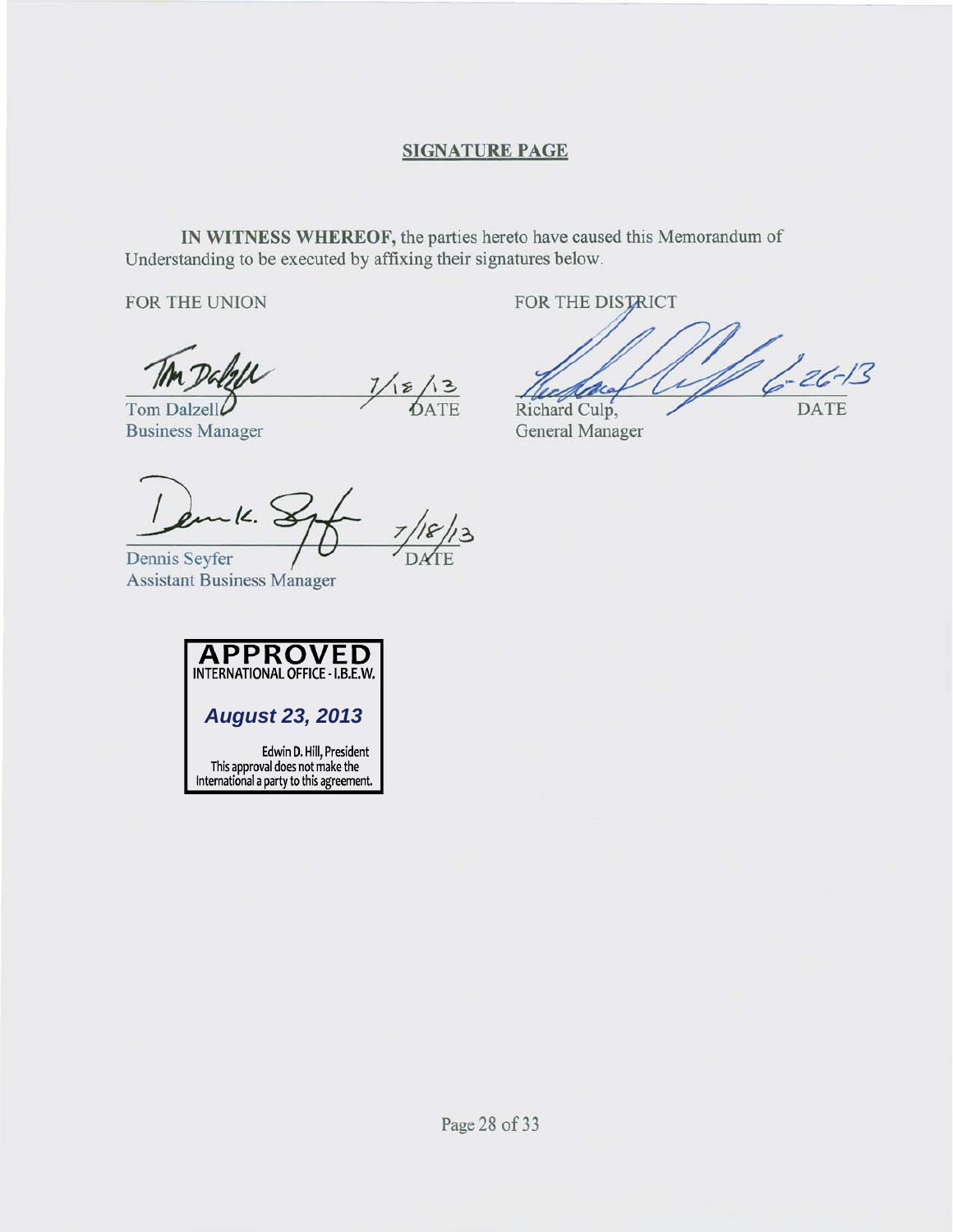# EXHIBIT "A

# **RESORT IMPROVEMENT DISTRICT NO. 1 SHELTER COVE**

Classifications in the Bargaining Unit

Utility Worker, Utility Operator, Senior Utility Operator, Utility Superintendent, Capital Construction Crew (Construction Crew Superintendent, Construction Crew Foreman, Construction Crew Operator, Construction Crew Laborer)

 The District retains the sole and exclusive right to the development of classified job descriptions. The Union retains the right, upon request, to negotiate the effects (if any) of changes to the job descriptions.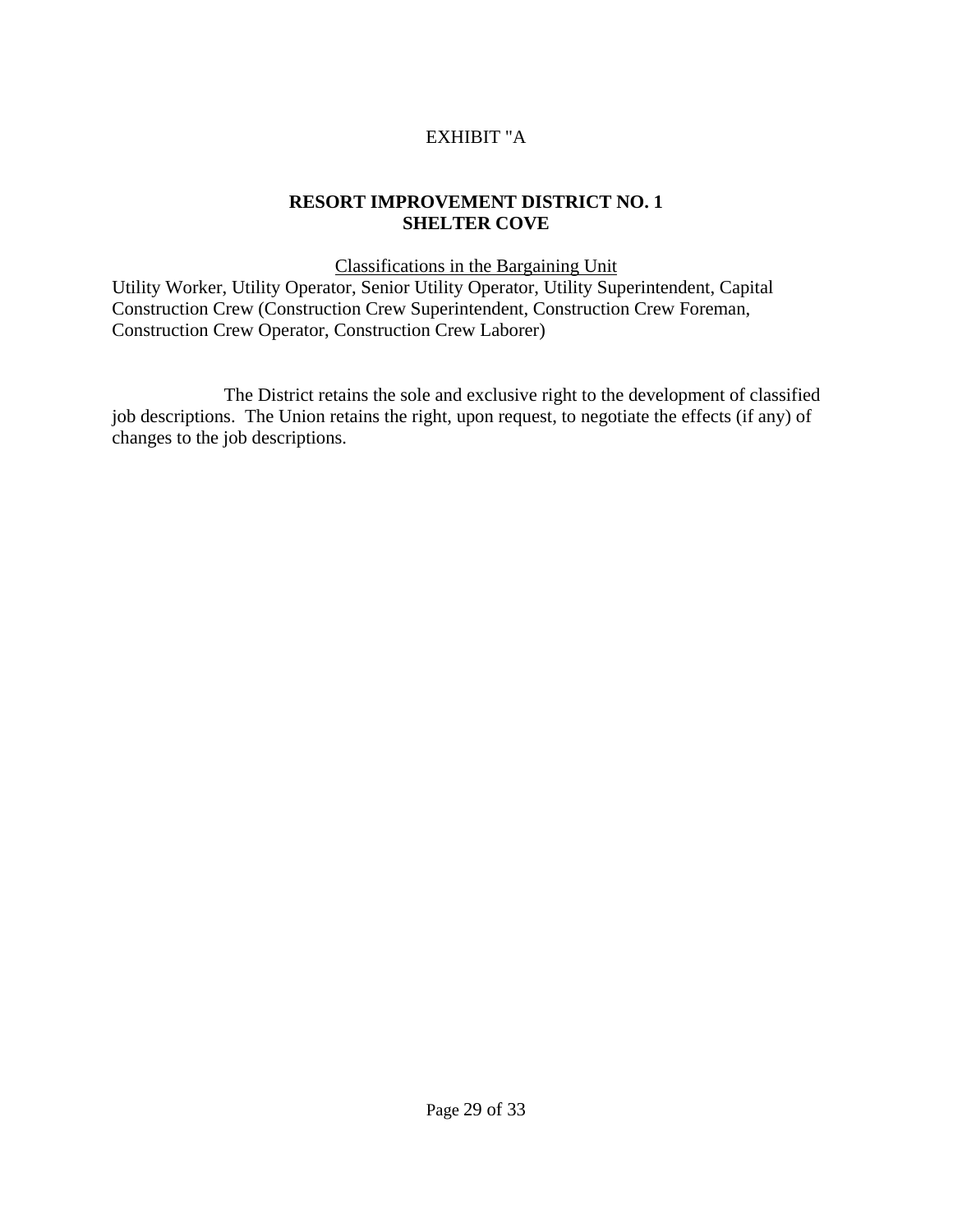#### **EXHIBIT "B-1" SHELTER COVE RESORT IMPROVEMENT DISTRICT #1** Hourly Wage Rates July 1, 2013

#### **HOURLY WAGE SCHEDULE**

*2012 Rates Plus Equiv Cert Pay Max \$1.59 With 2013 Cola Adjustment = %2.2*  **CLASSIFICATIONS** Min Max **Min** Min Max

| <b>Utility Worker</b>                                 | <b>512.01</b> |  | 0.1720<br>7.ZU |
|-------------------------------------------------------|---------------|--|----------------|
| New employees with no District experience or training |               |  |                |

New employees with no District experience or training.

# **Utility Operator**  $\begin{array}{|c|c|c|c|c|c|c|c|c|} \hline & $17.20 & - & - & - & 824.55 \ \hline \end{array}$

Employees with at least one year of District experience and one of the following:

1) Grade-1 freshwater **and** Grade-1 wastewater certification.

2) Training and Qualification for On-Call duty.

3) Other qualifications approved by the General Manager

| <b>Senior</b><br><b>Utility Operator</b> | $\sim$ $\sim$ $\sim$<br>ħΛ<br>$\Delta\omega$<br>ு.ு⊾ |  |  |
|------------------------------------------|------------------------------------------------------|--|--|

Employees with at least 3 years of District experience as Utility Worker and one of the following:

1) Certification in water distribution **and** backflow prevention **and** Grade-2 freshwater **and** Grade-2 wastewater certification.

2) Qualification for high voltage overhead electrical through District approved electrical certification program (Line Mechanic).

|  | <b>Utility Superintendent</b><br>0.22.58<br>DJ4.J0 |  |  |  | ሐг<br>433.44 |
|--|----------------------------------------------------|--|--|--|--------------|
|--|----------------------------------------------------|--|--|--|--------------|

**Department Heads** with 5 years of District experience as a Senior Utility Worker and one of the following:

1) Grade-3 wastewater certification and Grade-2 freshwater. Grade-3 Freshwater will be required within one year following completion of a grade 3 classified treatment plant.

2) Certification in high voltage overhead electrical work through a District approved electrical certification program.

#### **Capital Construction Crew**

1) Employees assigned to the capital construction crew, funded by capital improvement funds approved in the annual budget. 2) Wage rates are based upon skills and level of responsibility as determined by the General Manager.

| <b>Construction Crew Superintendent</b> | \$32.58 | ۰. | $\overline{\phantom{a}}$ | \$47.48 |
|-----------------------------------------|---------|----|--------------------------|---------|
| <b>Construction Crew Foreman</b>        | \$24.55 |    |                          | \$45.87 |
| <b>Construction Crew Operator</b>       | \$17.20 |    |                          | \$33.31 |
| <b>Construction Crew Laborer</b>        | \$12.61 |    |                          | \$20.89 |
|                                         |         |    |                          |         |

Each year, on July 1st all wages and the wage table ranges will be adjusted based on the State of California Department of Industrial Relations Consumer Price Index for Urban Wage Earners and Clerical Workers in San Francisco Oakland San Jose in April, up to a maximum of 3.0%.

Merit increases up to an additional 2% may be awarded by the General Manager in accordance with the evaluation process (section 9.7) up to the maximum wage rate defined for each classification. A merit increase **will not be** award if wages are already at the maximum rate.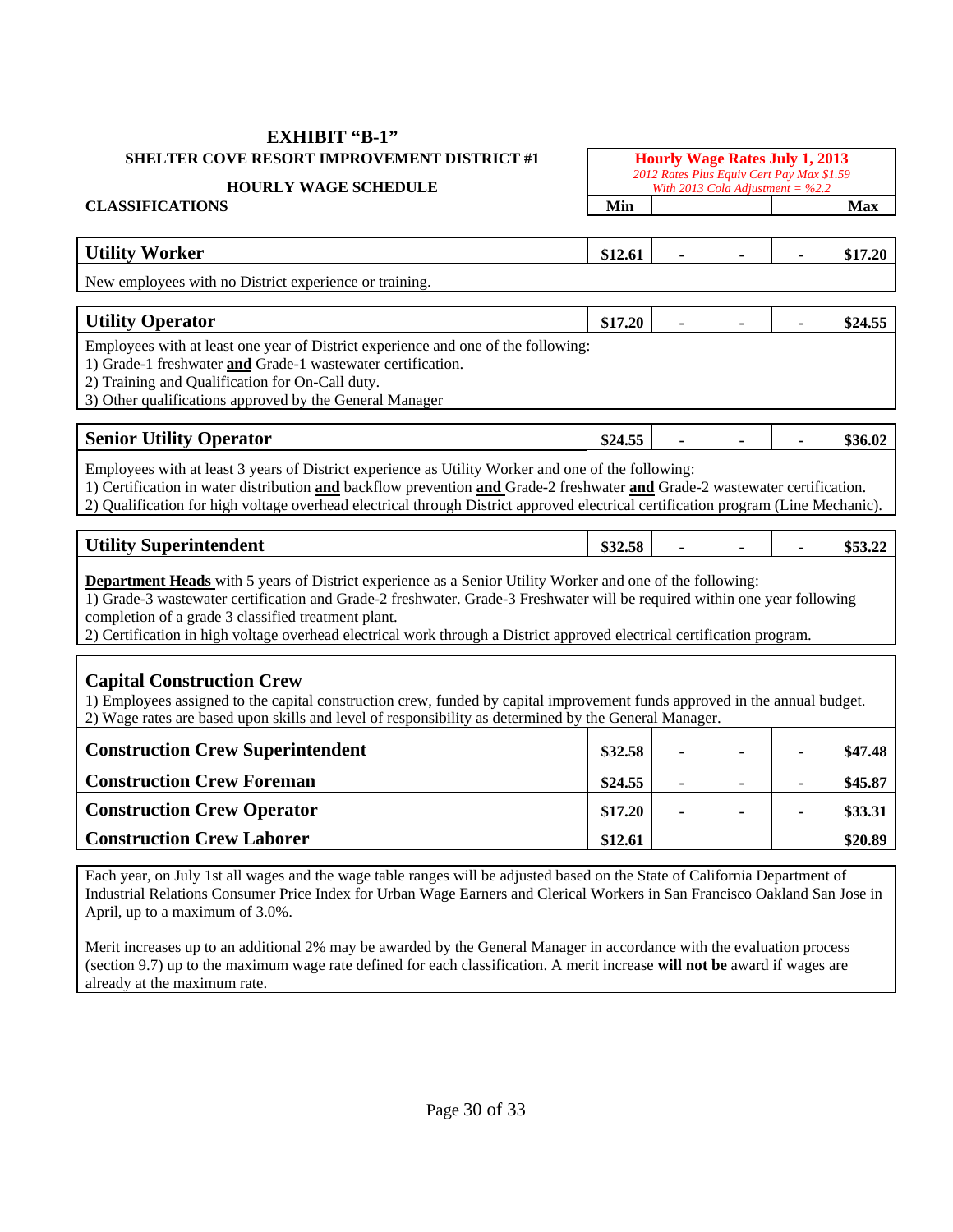#### EXHIBIT "C"

# **RESORT IMPROVEMENT DISTRICT NO. 1 SHELTER COVE**

# **Grievance Procedure GRIEVANCE FORM**

| <b>ADDRESS</b><br><u> 1980 - Johann Barn, fransk politik amerikansk politik (d. 1980)</u><br>REPRESENTATIVE (if any)<br><b>YES</b><br>N <sub>O</sub><br><b>NAME/TITLE</b><br><b>DATE RECEIVED</b> | NAME (Last) | (First) | (Middle)       |
|---------------------------------------------------------------------------------------------------------------------------------------------------------------------------------------------------|-------------|---------|----------------|
|                                                                                                                                                                                                   |             |         | HOME TELEPHONE |
|                                                                                                                                                                                                   |             |         |                |
| 5. GRIEVANCE: (Clear, concise statement of circumstances and grievance)                                                                                                                           |             |         |                |
| AGREEMENT TERM(s) VIOLATED, MISINTERPRETED OR MISAPPLIED:                                                                                                                                         |             |         |                |
| 6. SPECIFIC REMEDY SOUGHT:                                                                                                                                                                        |             |         |                |
|                                                                                                                                                                                                   |             |         |                |
|                                                                                                                                                                                                   |             |         |                |
|                                                                                                                                                                                                   |             |         |                |
|                                                                                                                                                                                                   |             |         |                |
|                                                                                                                                                                                                   |             |         |                |
| 7. CONFERENCE REQUESTED:<br>RECEIVED BY:                                                                                                                                                          |             |         |                |
|                                                                                                                                                                                                   |             |         |                |
|                                                                                                                                                                                                   |             |         |                |
|                                                                                                                                                                                                   |             |         |                |
|                                                                                                                                                                                                   |             |         |                |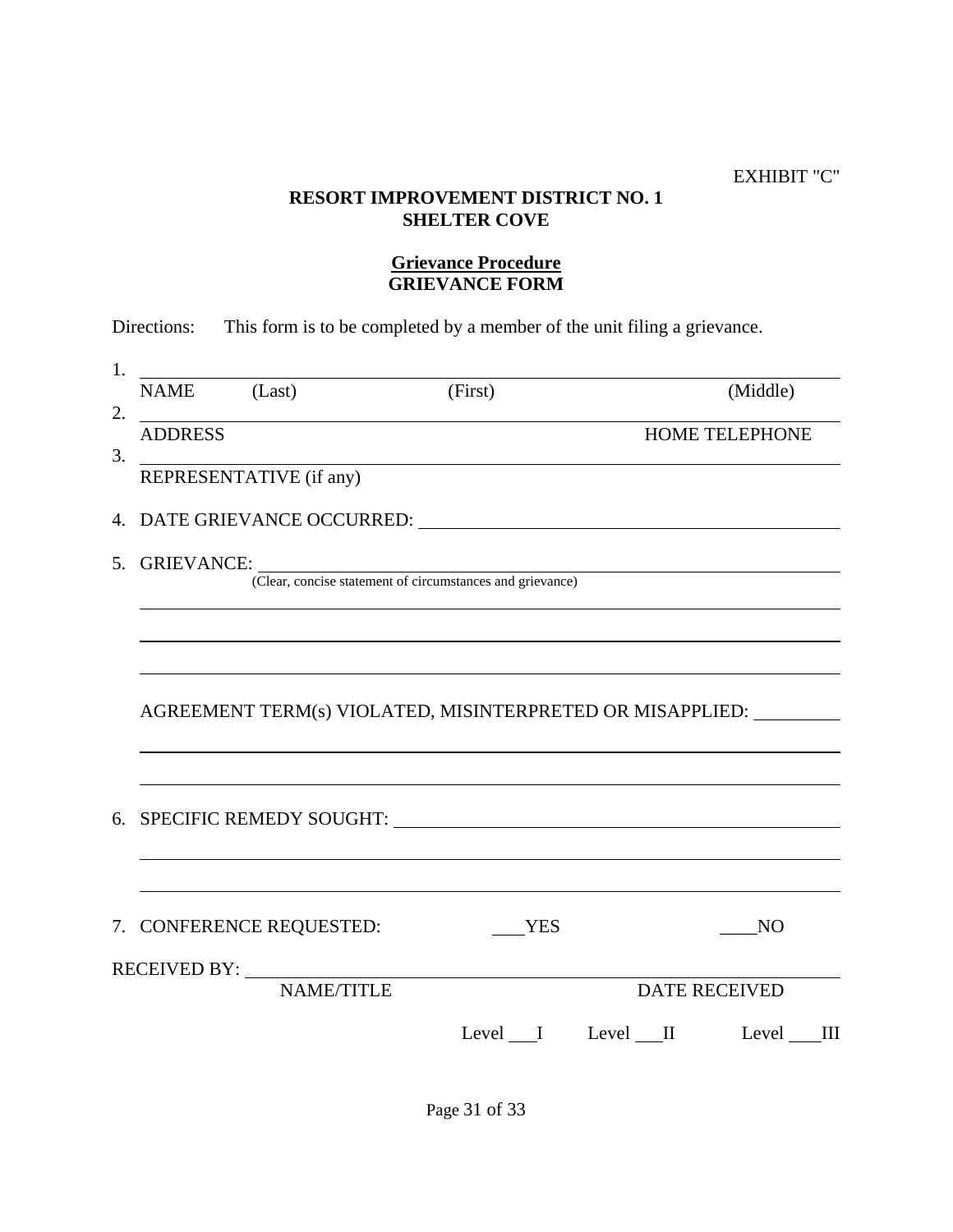#### EXHIBIT "D"

#### **RESORT IMPROVEMENT DISTRICT NO. 1 SHELTER COVE**

# **Employee Insurance Benefits**

#### 1. Dental Insurance

 The District will provide each employee, after one month of service, with an opportunity to enroll in a District selected dental plan. Subject to the lawful rules of the insurance provider, the employee may add dependents to the dental plan.

#### 2. Medical Insurance

 The District will provide each employee, after one month of service, with an opportunity to enroll in a District selected medical plan. District contributions vary according to the age of the employee. Subject to the lawful rules of the insurance provider, the employee may add dependents to the medical plan.

- o The District will pay for individual employee medical insurance premiums up to a maximum of \$1,900 per month for any employee, beginning July 1, 2013, \$2,000 per month beginning July 1, 2014 and \$2,100 per month beginning July 1, 2015. If the cost of medical insurance premiums increase above this "CAP", the employee shall pay the additional amount required through payroll deductions. Employees working less than full-time (40 hours per week) shall receive District paid insurance benefits equal to the percentage of "full- time" employment, up to the maximum "CAP" defined above. For example: An employee with a regularly assigned work schedule limited to 32 hours per week (80% of full-time) would pay 20% of the cost for insurance premiums through payroll deduction. Additionally, sick leave and vacation accruals defined by Article 11.3 will also be prorated for part-time employees relative to a full-time schedule.
- o The District will allow post retirement medical if the current healthcare provider allows 100% of all costs associated with this benefit to be paid by the retired employee, including all administrative fees directly related to this option. The District also reserves the right to change healthcare providers or medical plans as necessary to respond to future changes in cost or District needs. The District must not be restricted by this provision in any way or liable for increased costs to the retired employee as a result of changing providers or medical plans. This benefit will be terminated if the District is required to pay any costs associated with retired employee medical benefits to remain eligible. This benefit will be terminated if the District changes healthcare providers or selected plan to one that does not allow such benefits or requires the District to pay any part thereof to remain eligible. Employees must also be eligible for retirement benefits as defined by Cal PERS relative to age and must have completed at least ten (10) years of service with the District.